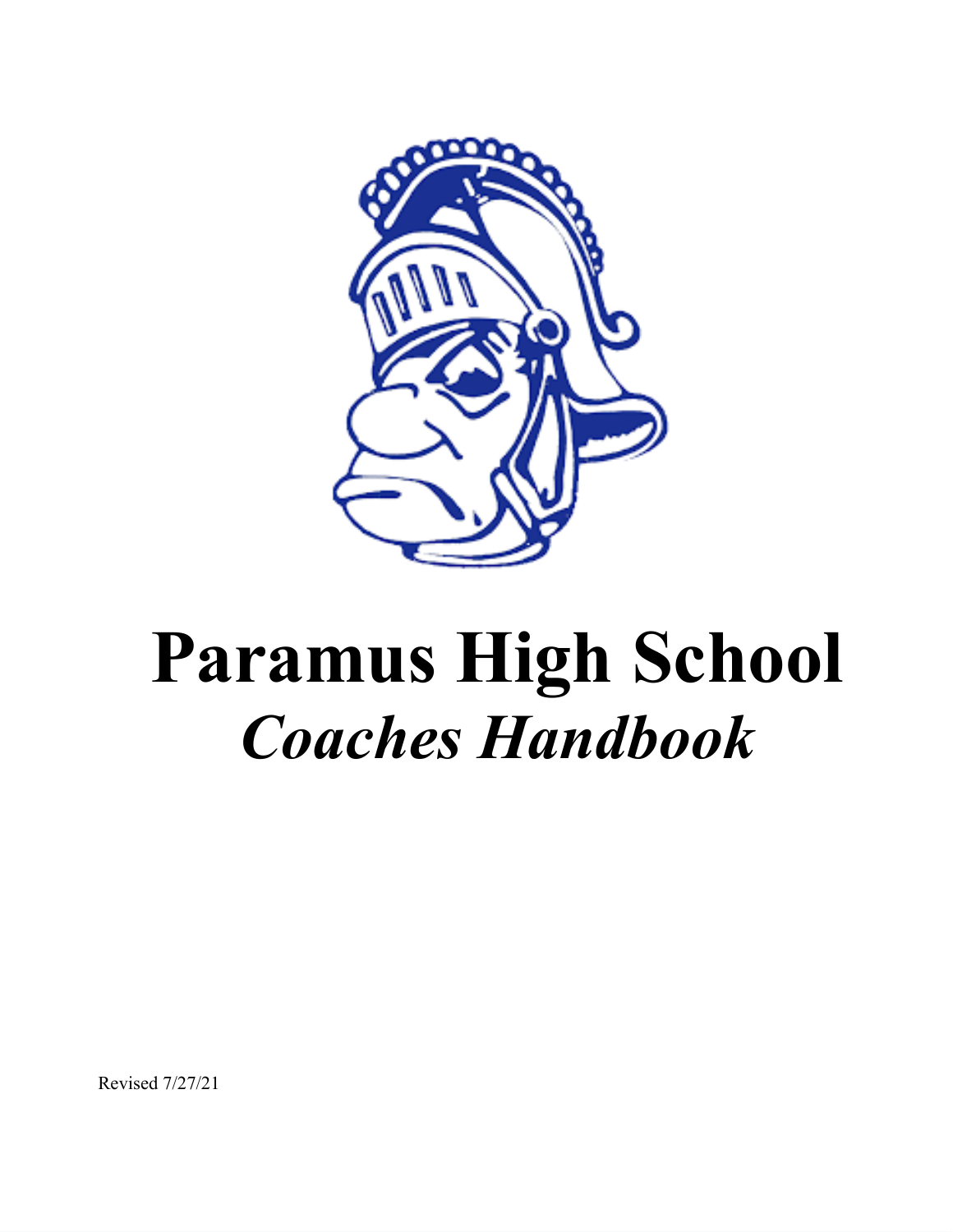#### **PARAMUS HIGH SCHOOL ATHLETIC HANDBOOK TABLE OF CONTENTS**

#### Page

- Table of Contents
- Phone Directory
- Big North Conference/SFC
- Paramus High School Athletic Programs
- 6 Coaches Mandate<br>7 Head Coaches Res
- Head Coaches Responsibilities and Duties
- 8 Assistant Coaches Responsibilities Duties<br>9 Freshman Coaches Responsibilities and Du
- Freshman Coaches Responsibilities and Duties
- 9 Clinics and Workshops<br>9 Equipment Responsibil
- 9 Equipment Responsibilities<br>9 Athletic Equipment
- Athletic Equipment
- Game Procedures
- Transportation Policies
- Medical Emergencies Policies
- Supervision of Athletes and Facilities
- Securing Facilities
- Procedures Big North Protests and Controversies
- NJSIAA Protests and Controversies
- Eligibility of Athletes
- Academic Eligibility of Athletes
- Training Rules and Personal Conduct of Athletes
- Job Description Coaches
- Job Description Volunteer Coaches
- Alternate Transportation Request Form
- Head Coach Evaluation Form
- Assistant Coach Evaluation Form
- End of Season Report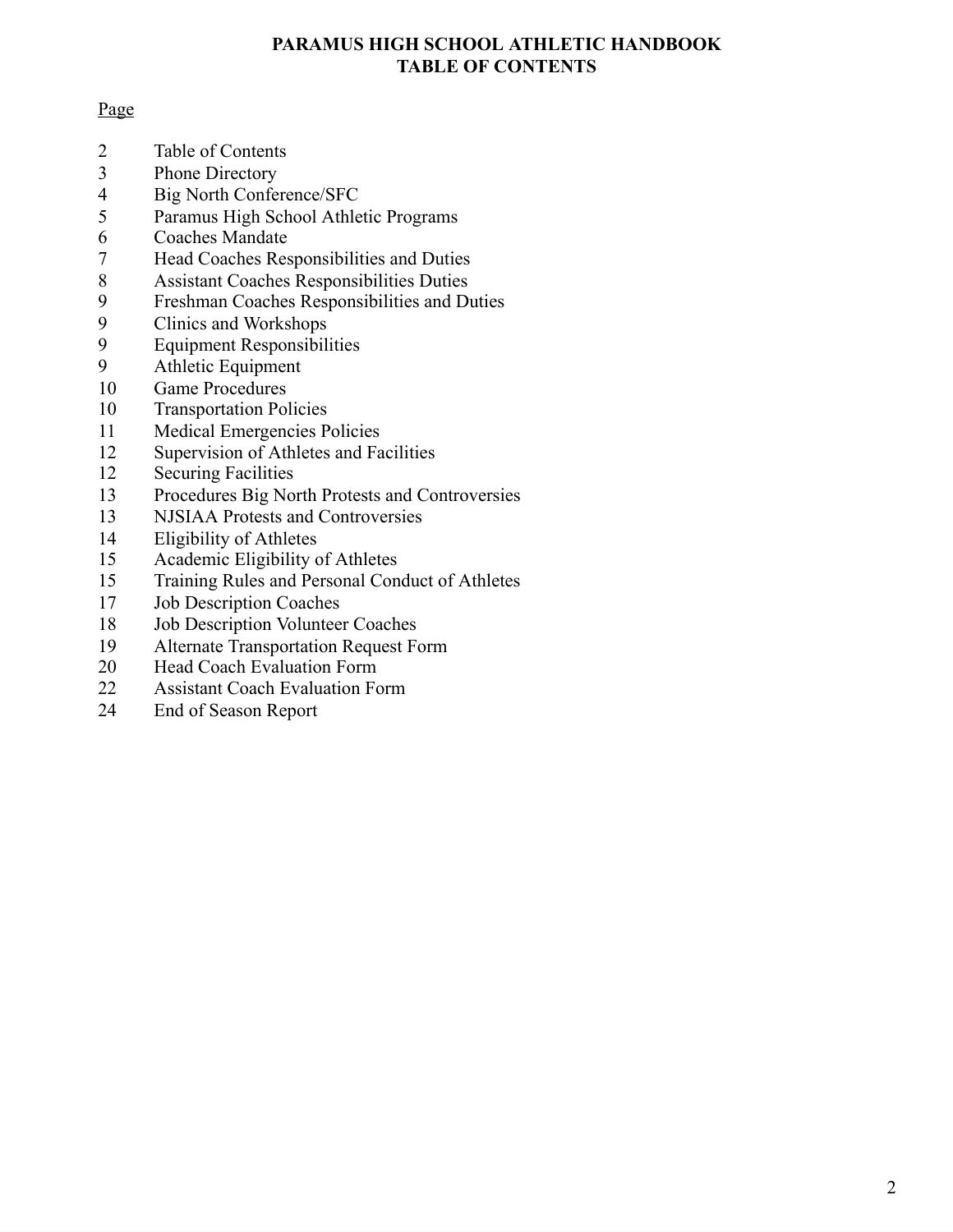#### **Phone Directory**

| <b>Paramus High School</b> | <b>Main Line</b>       | 201-261-7800                                       |
|----------------------------|------------------------|----------------------------------------------------|
| <b>Principal</b>           | <b>Raymond J. Kiem</b> | 201-261-7800 ext. 3100                             |
| <b>Athletic Director</b>   | <b>Michael DeRisi</b>  | 201-261-7800 ext. 3130 (W)                         |
|                            |                        |                                                    |
| <b>Athletic Assistant</b>  | <b>Christa D'Amore</b> | 201-261-7800 ext. 3140                             |
| <b>Athletic Trainer</b>    | <b>John Conway</b>     | 201-261-7800 ext. 3133 (W)<br>1-201-759-0632 $(C)$ |
| <b>Paramus Police</b>      | <b>Front Desk</b>      | 201-262-3400 ext. 536                              |
| <b>Paramus Ambulance</b>   | <b>Maureen Lodge</b>   | 201-262-3400 ext. 566                              |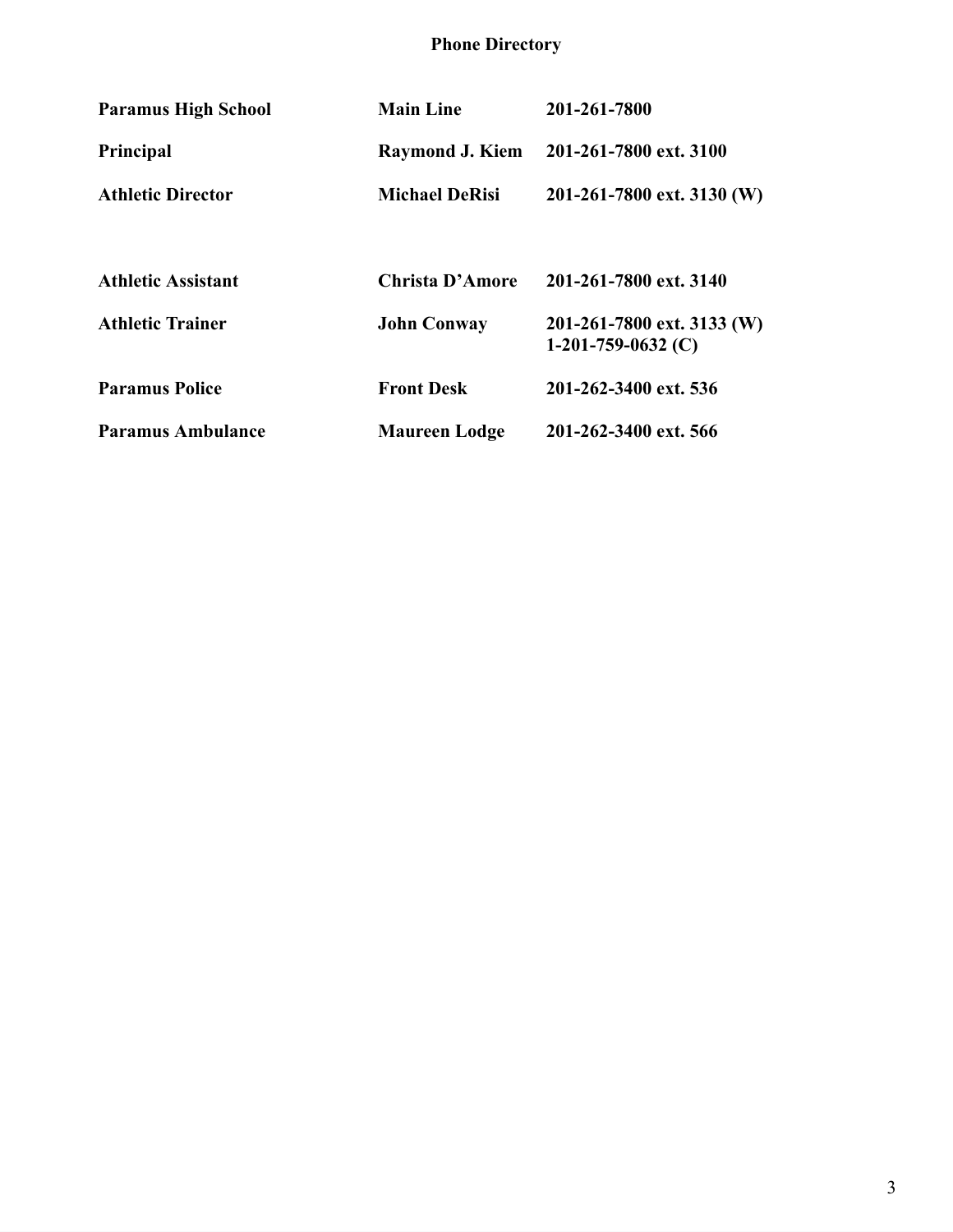#### **Big North Conference**

Paramus High School is a member of the Big North conference. Paramus is classified as a Group III school by the New Jersey State Interscholastic Athletic Association, meaning it is in the group of high schools containing the second largest student populations. The Big North Conference is comprised of 41 schools. The schools all come from Bergen and Passaic Counties. There are seven divisions. Paramus is in the Liberty Division (Division III).

#### **Divisions of the Big North**

| <b>UNITED</b>      | <b>LIBERTY</b> | <b>FREEDOM</b>      | <b>INDEPENDENCE</b>   | <b>NATIONAL</b>       | <b>PATRIOT</b>       | <b>AMERICAN</b>        |
|--------------------|----------------|---------------------|-----------------------|-----------------------|----------------------|------------------------|
| Don Bosco          | Clifton        | N. Highlands        | <b>Wavne Hills</b>    | Tenafly               | <b>Pascack Hills</b> | <b>Fort Lee</b>        |
| <b>IHA</b>         | <b>PCT</b>     | Ridgewood           | <b>West Milford</b>   | Old Tappan            | Westwood             | Dw. Morrow             |
| Bergen Cath.       | Passaic        | <b>Hackensack</b>   | <b>Wayne Valley</b>   | <b>Pascack Valley</b> | <b>River Dell</b>    | <b>Cliffside Park</b>  |
| St. Joe's          | <b>Kennedy</b> | Paramus             | <b>Passaic Vallev</b> | <b>Bergenfield</b>    | Ramsey               | Dumont                 |
| <b>Holy Angels</b> | Eastside       | <b>Indian Hills</b> | Lakeland              | <b>Demarest</b>       | Mahwah               | <b>Ridgefield Park</b> |
| Paramus Cath.      | Bergen Tech    | Ramapo              | <b>Fair Lawn</b>      | <b>Teaneck</b>        |                      |                        |
| <b>DePaul</b>      |                |                     |                       |                       |                      |                        |

#### **ALL SPORTS DIVISIONS**

#### **GIRLS GOLF DIVISIONS**

| <b>DIVISION 1</b>  | <b>DIVISION 2</b>   | <b>DIVISION 3</b>          |
|--------------------|---------------------|----------------------------|
| <b>Bergen Tech</b> | Westwood            | Tenaflv                    |
| Mahwah             | N. Highlands        | <b>Passaic County Tech</b> |
| Paramus            | <b>Indian Hills</b> | Ramsev                     |
| Immaculate Heart   | <b>River Dell</b>   | <b>Demarest</b>            |
| <b>Old Tappan</b>  | Ridgewood           | <b>Wayne Valley</b>        |
| <b>Holy Angels</b> | Ramapo              | <b>West Milford</b>        |
|                    |                     |                            |

#### **SWIMMING DIVISIONS**

| <b>DIVISION 1 UNITED</b> | <b>DIVISION 2 LIBERTY</b>   | <b>DIVISION 3 FREEDOM</b> | <b>DIVISION 4 PATRIOT</b> | <b>DIVISION 5 AMERICAN</b>   |
|--------------------------|-----------------------------|---------------------------|---------------------------|------------------------------|
| Don Bosco                | Clifton                     | Ridgewood                 | Teaneck                   | <b>Indian Hills</b>          |
| <b>BC/IHA</b>            | Passaic                     | <b>Fair Lawn</b>          | Old Tappan                | Tenafly                      |
| <b>Paramus Catholic</b>  | <b>PCT</b>                  | <b>Wayne Hills</b>        | Paramus                   | Ramapo                       |
| De Paul                  | <b>Pascack Valley/Hills</b> | <b>Wayne Valley</b>       | <b>Northern Highlands</b> | Mahwah                       |
|                          | <b>River Dell/Westwood</b>  | <b>Hackensack</b>         | <b>Demarest</b>           | Ramsev                       |
|                          |                             |                           |                           | <b>Lakeland/West Milford</b> |
|                          |                             |                           |                           |                              |

#### **ICE HOCKEY DIVISIONS**

| <b>Patriot</b>             | <b>Freedom</b>         | <b>Liberty Stripes</b> | <b>Liberty Stars</b> |
|----------------------------|------------------------|------------------------|----------------------|
| Clifton                    | <b>Northern Valley</b> | Ramsey                 | Lakeland             |
| <b>Passaic Valley</b>      | Tenafly                | Ridgewood              | Mahwah               |
| <b>River Dell/Westwood</b> | Pascack                | <b>Indian Hills</b>    | <b>Wayne Schools</b> |
| Fair Lawn                  | Northern Highlands     | Ramapo                 | <b>West Milford</b>  |
| <b>Paramus Catholic</b>    | Paramus/Hackensack     |                        |                      |
|                            |                        |                        |                      |

#### **Super Football Conference**

#### **PATRIOT: RED DIVISION**

Paramus River Dell Ramapo Pascack Valley Bergenfield Demarest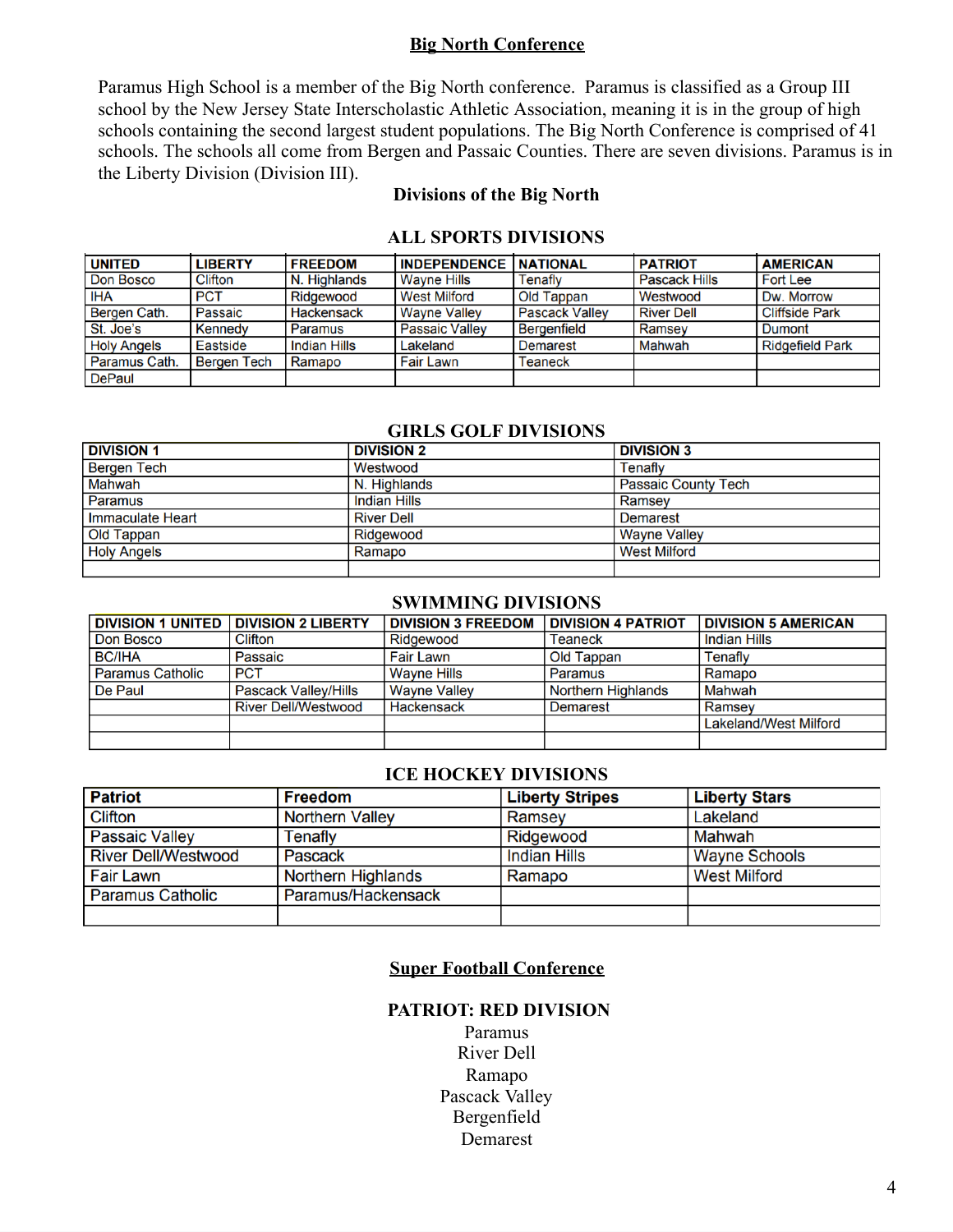### **PARAMUS, NEW JERSEY**

#### **ATHLETIC PROGRAM OFFERINGS 2021-2022 School Year**

| <b>FALL</b>               | <b>VARSITY</b> | <u>J.V.</u> | <b>FRESHMEN</b> |
|---------------------------|----------------|-------------|-----------------|
| Football                  | X              | Χ           | X               |
| <b>Boys Cross Country</b> | X              | X           |                 |
| <b>Boys Soccer</b>        | X              | Χ           | Χ               |
| Girls Cross Country       | Χ              | Χ           |                 |
| Girls Soccer              | X              | X           | X               |
| Girls Tennis              | X              | X           |                 |
| Girls Volleyball          | X              | Χ           | Х               |
| <b>Fall Totals</b>        | 7              |             | 4               |

| <b>WINTER</b>            | <b>VARSITY</b> | <b>J.V.</b> | <b>FRESHMEN</b> |
|--------------------------|----------------|-------------|-----------------|
| <b>Boys Basketball</b>   | X              | X           | Χ               |
| <b>Boys Bowling</b>      | X              | X           |                 |
| Ice Hockey               | X              | X           |                 |
| <b>Boys Swimming</b>     | X              | X           |                 |
| <b>Boys Winter Track</b> | X              | X           |                 |
| Wrestling                | X              | X           |                 |
| Girls Basketball         | X              | X           | X               |
| <b>Girls Bowling</b>     | X              | Χ           |                 |
| Girls Swimming           | X              | Χ           |                 |
| Girls Winter Track       | X              | X           |                 |
| <b>Winter Totals</b>     | 10             | 10          |                 |

| <b>SPRING</b>         | VARSITY | <u>J.V.</u> | <b>FRESHMEN</b>         |
|-----------------------|---------|-------------|-------------------------|
| <b>Baseball</b>       | X       | X           | X                       |
| <b>Boys Golf</b>      | X       | X           |                         |
| Girls Golf            | X       | X           |                         |
| Boys Tennis           | X       | X           |                         |
| Boys Track and Field  | X       | X           |                         |
| Softball              | X       | X           | X                       |
| Girls Track and Field | X       | X           |                         |
| <b>Boys Lacrosse</b>  | X       | X           | X                       |
| Girls Lacrosse        | X       | X           | X                       |
| <b>Spring Totals</b>  | 9       | 9           | $\overline{\mathbf{4}}$ |
| <b>Program Totals</b> | 26      | 26          | 10                      |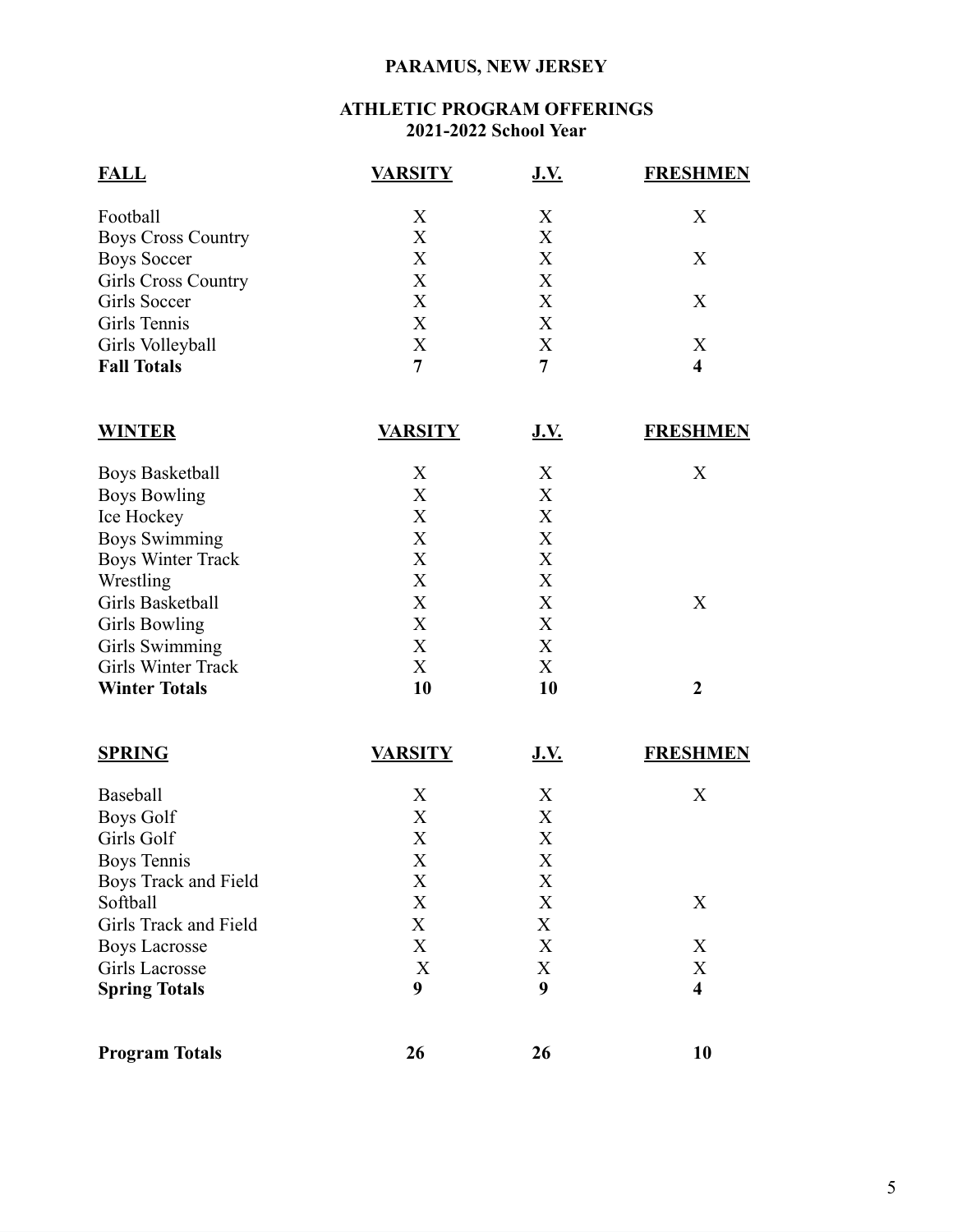#### **PARAMUS HIGH SCHOOL COACHES' MANDATES**

The impact of a coach on a student-athlete can be one of the most significant experiences in high school. The coach can never underestimate his/her role in the development of a high school student.

We ask a great deal of our coaches; be a positive role model, have a strong work ethic, maintain an expertise of knowledge in the sport, structure organized practices, make appropriate decisions, and prioritize the safety and development of each student-athlete.

Paramus coaches must possess the skills necessary to be "great coaches". They must possess the ability to be positive role models and consistently demonstrate character, sportsmanship, emotional stability, and self-control. These characteristics will help develop Paramus students into more responsible citizens with the understanding that athletics is a valuable educational experience.

Most of this athletic handbook stresses the positive aspects of coaching and guiding athletes, however the list below are actions that will not be tolerated of the coaches at Paramus High School.

- 1. **Berating game officials and their decisions.** Be a role model. Question an officials call, do not go over the line.
- 2. **Overt criticism of athletes.** While it is understood that coaches must make immediate corrective action in game situations, this action must uphold the integrity and self-esteem of the athlete. There is no place for vulgarity or in-your-face confrontations, which embarrass, demean or verbally abuse an athlete. Feedback should be productive.
- 3. **Inappropriate sideline antics during contests, which are directed at, game officials or athletes.** Inappropriate sideline behavior can incite a situation. Professional behavior can diffuse difficult situations.
	- i. Coaches should continuously remind themselves that the athletic arena is an extension of the classroom and that coaches should basically use the same criteria that is expected of teachers.
	- ii. Coaches who cannot adhere to the mandates regarding abuse of players or officials will be subject to prompt corrective actions. Letters of reprimand, suspensions, and the annual evaluative process will consider inabilities to handle these aspects of coaching.
- 4. **Handle the public properly**. Be aware that remarks made to the press or to a group at their function will have an impact on athletes. Choose your words carefully as half-quotes, sentences taken out of context, or even misquotes can come back to haunt player and team morale.
- 5. **Be positive at awards dinners.** End of the year functions should be used as positive opportunities for athletes, parents, and friends to enjoy athletic acknowledgement. Refrain from sarcasm or tongue-in-cheek humor which may be appreciated by a few as an inside joke, but which often embarrasses an athlete or his/her family. Be diligent when compiling lists of award winners; an omission of any athlete is an unhappy and disappointing situation.
- 6. **Ethics -** Coaches are to set a good example for students. They must follow the Board of Education policies and procedures that deal with this.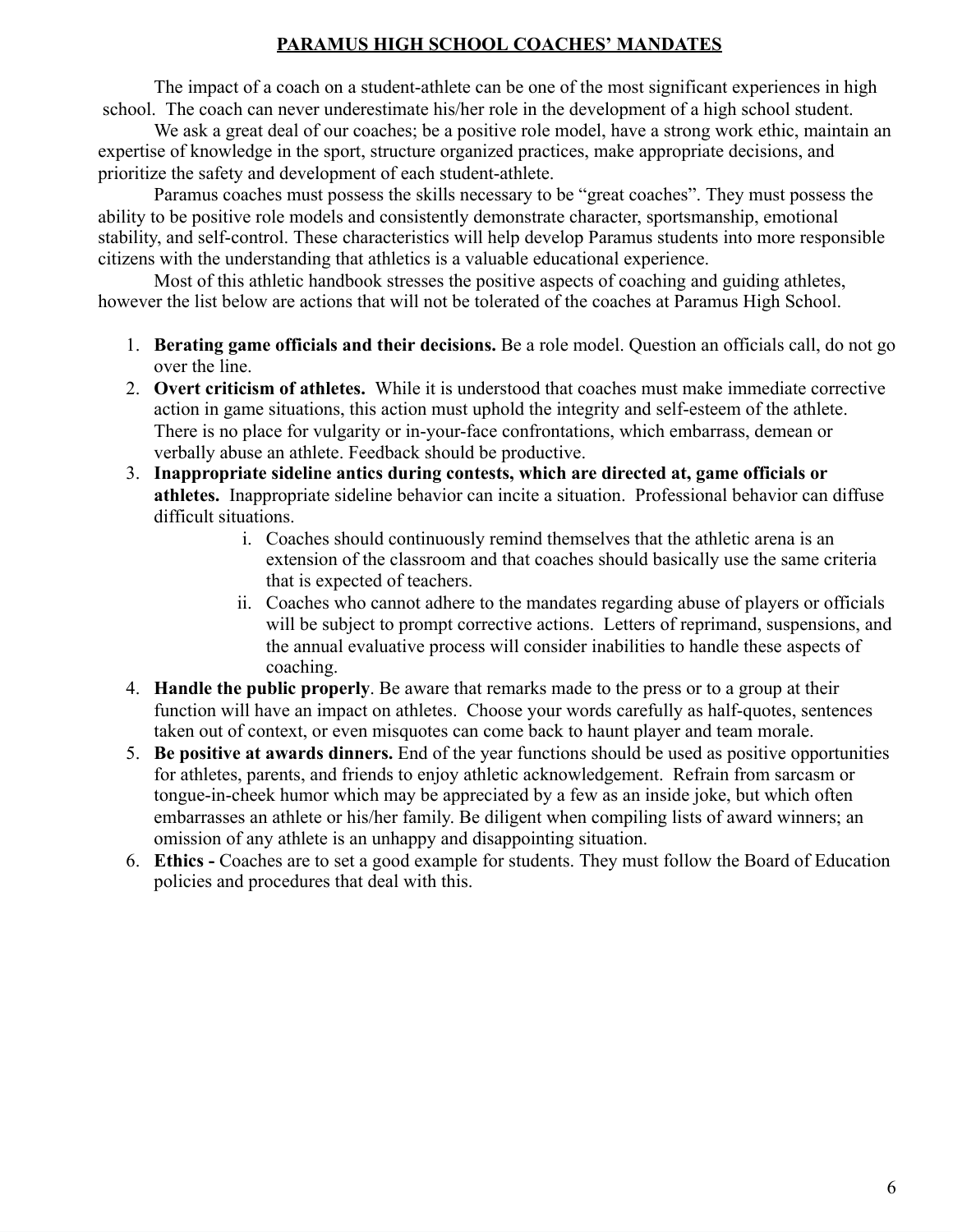#### **HEAD COACH RESPONSIBILITIES AND DUTIES**

The head coach is directly responsible to the director of athletics and in turn to the building principal. He or she is responsible for all matters pertaining to the organization and administration of the coaching of the team under his/her direction. Listed below are specific duties and responsibilities.

- 1. Promote his/her sport through publicity releases, school displays, and periodic announcements.
- 2. Recommend the repair of all equipment and facilities via work orders to the Athletic Director.
- 3. Arrange for managers and statisticians.
- 4. Set up a scrimmage schedule with the Athletic Director.
- 5. The Supervisor, with the approval of the Principal, schedules all interscholastic contests. As a member of the Big North Conference, we are naturally obligated to schedule all conference teams. Any non-conference schedule changes requested by the coach will be given every consideration. No coach is to schedule or reschedule any athletic contest without the approval of the Athletic Director.
- 6. The one exception to this rule is scrimmages. Coaches can schedule their own scrimmages with the approval of the Athletic Director. Coaches should make themselves aware of the maximum number of scrimmages and games allowed by the NJSIAA.
- 7. Meet with his/her assistant coaches and assign them specific duties.
- 8. Evaluate the junior varsity and freshman programs and work toward their improvement.
- 9. Consult with the Director of Athletics and the Certified Athletic Trainer for the schedule of the required physical exam.
- 10. Publicize the tryouts for the sport and encourage participation.
- 11. Conduct a pre-season meeting of all candidates. At this meeting the following topics should be fully discussed and explained:
	- Physical examination procedures.
	- Insurance requirements.
	- The proper and appropriate wearing and care of equipment.
	- All local, county, league and state rules and regulations.
	- Rules and policies which govern the athlete's conduct and performance on the field, in school, and out of school.
	- All training, health and safety procedures and guidelines.
- 12. Work toward improving his/her own knowledge of the sport and that of his/her staff by attendance at clinics and professional meetings.
- 13. Be responsible for school property during practices and games.
- 14. Assure all coaches, and/or volunteer coaches, are processed and approved before allowing contact with any student-athletes.
- 15. All coaches will be responsible for knowing the rules and regulations of the league and NJSIAA. This information is available in the Athletic Director's office. It is the coaches' responsibility to familiarize themselves and assistant coaches with this information.
- 16. Plan, organize, and conduct all staff meetings, squad meetings, and practice sessions.
- 17. Prepare public information releases concerning his/her sport and use other methods to promote interest and attendance by both students and adults.
- 18. Supervise players at all times. The head coach or coach who has been designated must supervise athletes on the bus, and in the locker room whether the game is home or away. Supervision should eliminate vandalism and any form of hazing. The head coach is responsible for all students in the program.
- 19. Maintain an up-to-date squad roster. This must be submitted to the Athletic Director prior to the first mandated date by NJSIAA eligibility certification.
- 20. Serve as an advisor to the students on his/her squad and help them by providing advice or direction with problems.
- 21. Immediately report all injuries to the Athletic Trainer.
- 22. Have all phone numbers available to handle emergency situations.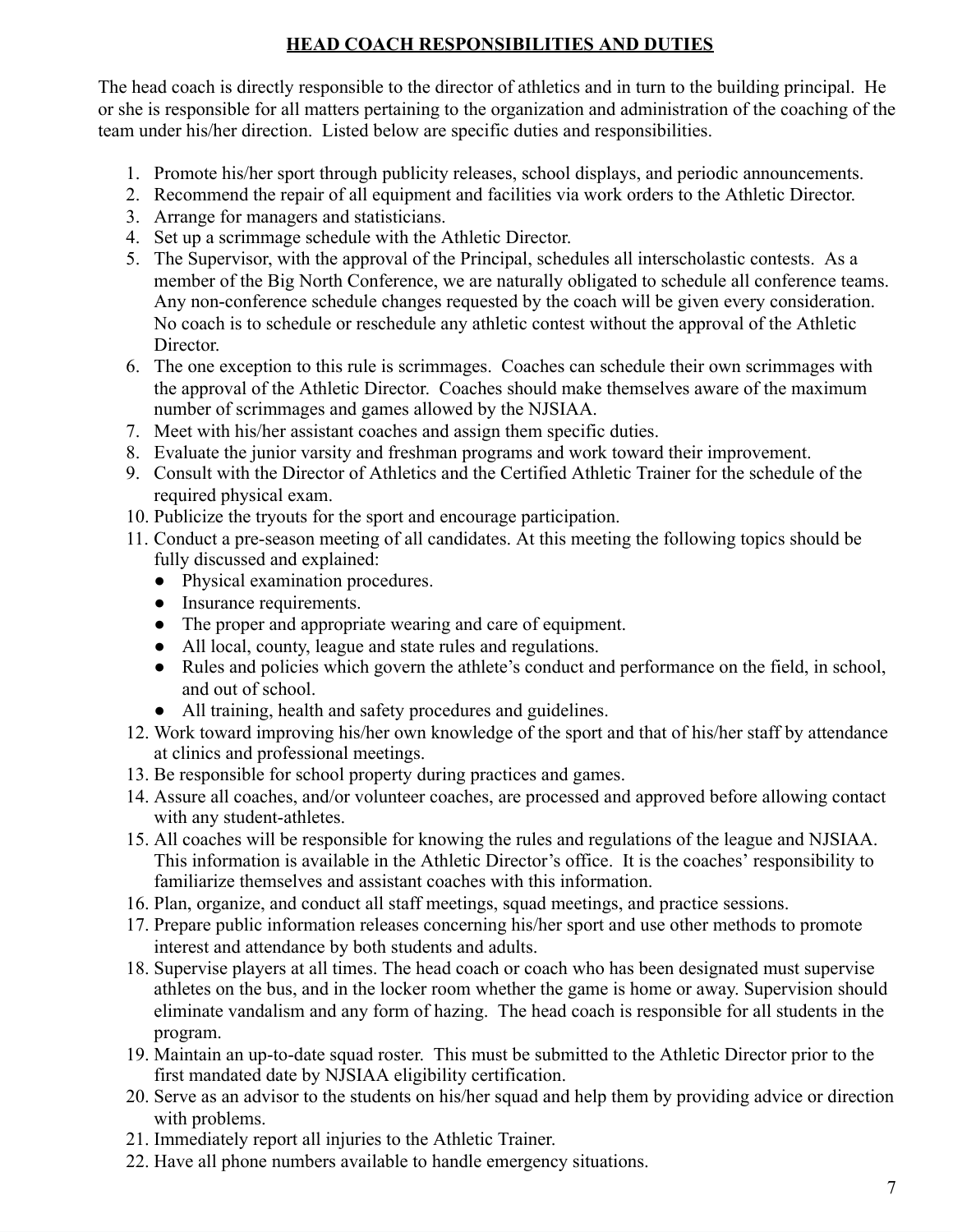- 23. Be fully aware of all rules and regulations, which govern his/her sport.
- 24. Be responsible for all equipment. Handle in-season repair and replacement through the Equipment Manager and the Athletic Director.
- 28. Make certain that all students have met the State requirements before they participate by signing the completed eligibility list.
- 29. Encourage, at all times, academic excellence by members of the squad.
- 30. Check with the Athletic Director as to game officials and means of transportation.
- 31. Organize and conduct all practices while considering the health and safety of the participants.
- 32. Verify that all athletes have been medically approved before any practice or game participation. Coaches have access to FamilyID which is the official portal used for tracking medical clearance.
- 33. Make sure injuries have been reported and facilities have been secured before leaving for the day, this includes assuring the locker room is in a condition that allows for the custodial staff to clean.
- 34. Report any unusual events, serious injuries, etc. immediately to the Athletic Director.
- 35. Any unusual occurrence at an athletic event; fight, dispute, serious injury forfeit, etc., should be reported to the Athletic Director immediately. He will determine if the building principal should be notified. If the Athletic Director cannot be reached, the coach should notify the building principal or vice principal. A written report should follow such an emergency. This report will be submitted to the Athletic Director.
- 36. Familiarize themselves with the Emergency Action Plan and submit the Emergency Care Plan to the Athletic Director and Certified Athletic Trainer prior to the start of the season.
- 37. Be responsible for the team at practices and games and on their way to and from practices and games. The coach or his/her assistant must be with the team at all times.

#### **POSTSEASON DUTIES AND RESPONSIBILITIES**

- A. Submit to the Athletic Director a list of letter winners, award winners, sportsmanship forms, and a summary report on the season.
- B. Promote and take part in the awards presentation.
- C. Prepare equipment for storage, cleaning or reconditioning via equipment manager.
- D. Prepare detailed equipment and supply budget.
- E. Within two weeks after the season has been completed file a final report to be discussed at a conference with the Athletic Director.
- F. Attend all league, county and state meetings pertaining to his/her sport.
- G. Assist his/her athletes in gaining entrance to an institution of higher education via contacting schools and writing letters of recommendation. Coach should work closely with the parent, athlete, and guidance department.
- H. Submit a written evaluation using the prepared form for assistant coaches to be discussed at the end of season conference.
- I. Clean and organize storage closets and areas used by the specific athletic program.
- J. Check that all locker rooms used by the team are cleaned and emptied out for use by other programs.

#### **ASSISTANT COACH**

A. **Responsibility:** The assistant coach is responsible directly to the head coach and ultimately to the Director of Athletics.

#### B. **Duties**:

- 1. Support the head coach in supervising, planning and coordinating the activities of the program of the particular sport.
- 2. Display loyalty to the head coach, fellow coaches and the team.
- 3. Carry out all duties as assigned by the head coach.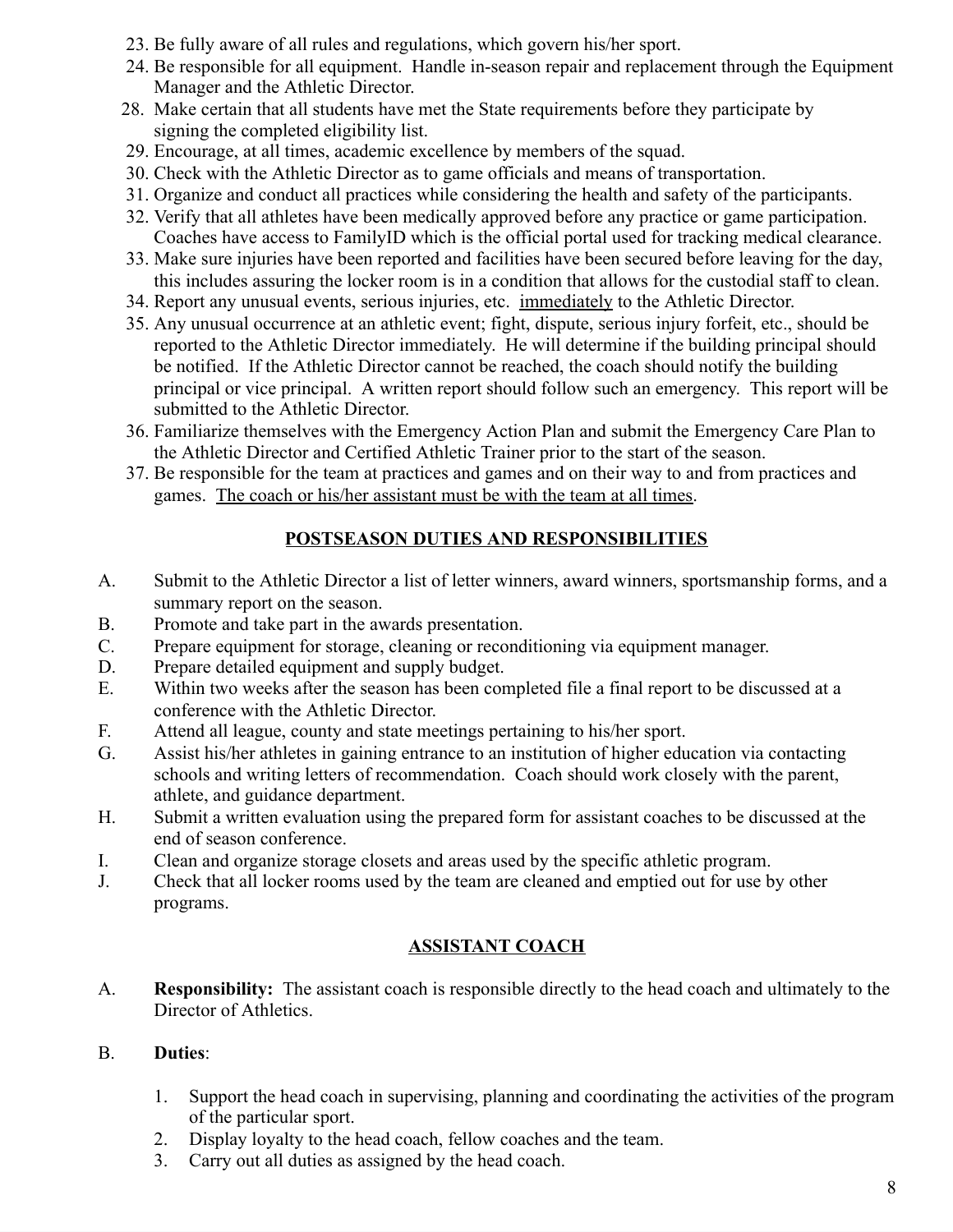- 4. In the absence of the head coach, he/she shall assume all responsibilities herein designated as those of the head coach.
- 5. He/she should make every attempt to improve his/her own knowledge and background in that particular sport during the season and in the "off" season.

#### **FRESHMAN COACH**

- A. **Responsibility:** Although specifically designated as the Freshman Coach, he/she is classified as an assistant coach and therefore is responsible to the head coach of the sport.
- B. **Duties:** Since teams practice and play independently, the freshman coach has the same basic duties as the head coach.

#### **CLINICS/WORKSHOPS**

It is the responsibility of the Head Coach to keep abreast of current trends and techniques regarding his/her sport. If approved in advance, expenses will be paid by the Board of Education for attendance at coaching clinics or workshops. Requests for attendance must be submitted with proper forms through the Athletic Director.

#### **EQUIPMENT RESPONSIBILITIES**

The Head Coach, under the direction of the Athletic Director, shall observe the following duties and responsibilities:

- A. Prepare and submit to the Director of Athletics a detailed yearly equipment and supply budget.
- B. Prepare equipment for storage, cleaning, or reconditioning during and at the end of the year.
- C. Submit to the Main Office the **Individual Student Unfulfilled Commitment** forms on all outstanding uniforms and equipment.
- D. Distribute and collect all equipment.
- E. Keep individual as well as team records of all equipment distributed and collected.
- F. Prepare and submit yearly inventory list to the Athletic Director, for submission to the Office of the Principal.
- G. Keep equipment rooms neat and organized so that in event of absence, equipment will be accessible to the Athletic Director.

Athletic equipment is defined as any equipment used in athletic programs not limited to uniforms. Example: Sleds, mats, bases, various pads and bats, etc.

#### **ATHLETIC EQUIPMENT**

The following guidelines have been established for the care and responsibility of athletic equipment.

- 1. Two weeks prior to the start of any sports season, a coach is to check all their equipment for their needs for the upcoming season. Head Coach and assistant coaches should be present when any equipment is issued.
	- a. The Head Coach is responsible for maintaining a list of each piece of equipment issued to any participant or coach.
	- b. Each athlete will have an individual listing containing all pieces of equipment issued to him or her. This listing is to be kept on file by the head coach so that he/she may use it for checkout purposes at the end of each sports season.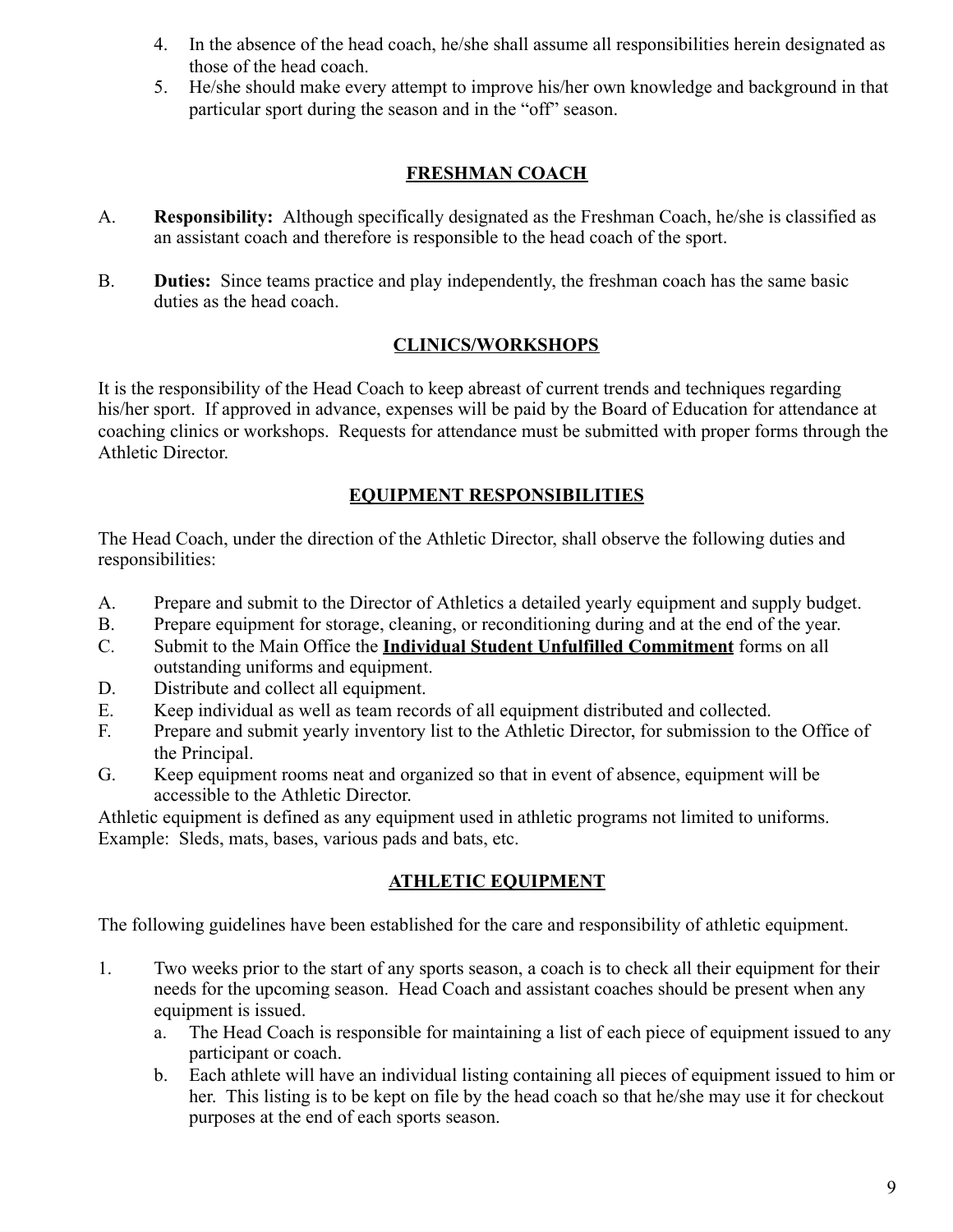2. It is the coaches' responsibility to impress upon the athletes the importance of taking care of the equipment issued to them. Also, in the event that the athlete does not return equipment one week after the completion of the season, it will be the responsibility of the coach to secure the equipment. This can be accomplished via student conference, phone call to parents, and written notification to the equipment manager, who will in turn submit an unfulfilled commitment form to the Main Office if the student fails to return the school equipment.

Equipment that is not issued to students, but is necessary for instruction and function of a sport, is the direct and sole responsibility of the coach. It is his/her responsibility to see that this equipment is used and taken care of properly, and returned to the equipment manager in order to be checked out for the season.

A coach shall not receive his/her check until the return of all equipment has been satisfactorily resolved with the Athletic Director. An athlete shall not be permitted to participate in another sport unless all equipment is accounted for from previous sports.

Important: Any athlete that does not hand in their equipment or pay the fines will not be allowed to participate in any other sports.

#### **GAMES PROCEDURES**

All bus schedules and dismissal times will be prepared by the Director of Athletics and given to each coach. It is their responsibility to be sure that athletes are notified of dismissal and bus times. It is also the coaches' responsibility to be sure that all athletes are on the bus going to and from a contest.

**Away Contest**: The coach will supervise athletes when they are using locker room facilities. He/she will check the locker room upon arrival and report any damage to the person in charge before his/her team makes use of the facility.

At the end of the game athletes should sit in the bleachers or other area designated by the coach until the whole team is assembled at which time they will travel to the bus as a unit. **DO NOT** permit athletes to wander around the building unsupervised. In the event of a problem, the coach will contact the person in charge before leaving the site.

All athletes participating at away contests must return on the school bus. In certain cases, the Principal or Vice Principal and the Athletic Director may give permission for athletes to return with parents.

#### **POLICY FOR AWAY CONTESTS FOR LEAVING WITH PARENTS**

Any student who requests permission to leave away games and contests on their own must:

- 1. Have written permission signed by the Parent, Coach, and the Athletic Director. Athletes must leave with parents or a guardian (Not permitted to ride with another student).
- 2. Give note to coach before leaving the game (Alternate Transportation Form found in the Athletic Office and at the end of this handbook).
- 3. Alternate Transportation Form must be completed and submitted to the Athletic Office prior to the start of the event.

#### **USE OF PRIVATE AUTOMOBILES TO TRANSPORT STUDENTS**

The Board of Education authorizes the use of private automobiles for the transportation of students in cases of emergency and on an occasional basis to and from school activities and events provided the Principal, or his designee(s), has approved the use of such automobile in advance and has evidence of the owner's authorization for use of the car, evidence that the driver is properly licensed, and evidence of liability insurance on the vehicle of no less than \$100,000 per person and \$200,000 per accident. Board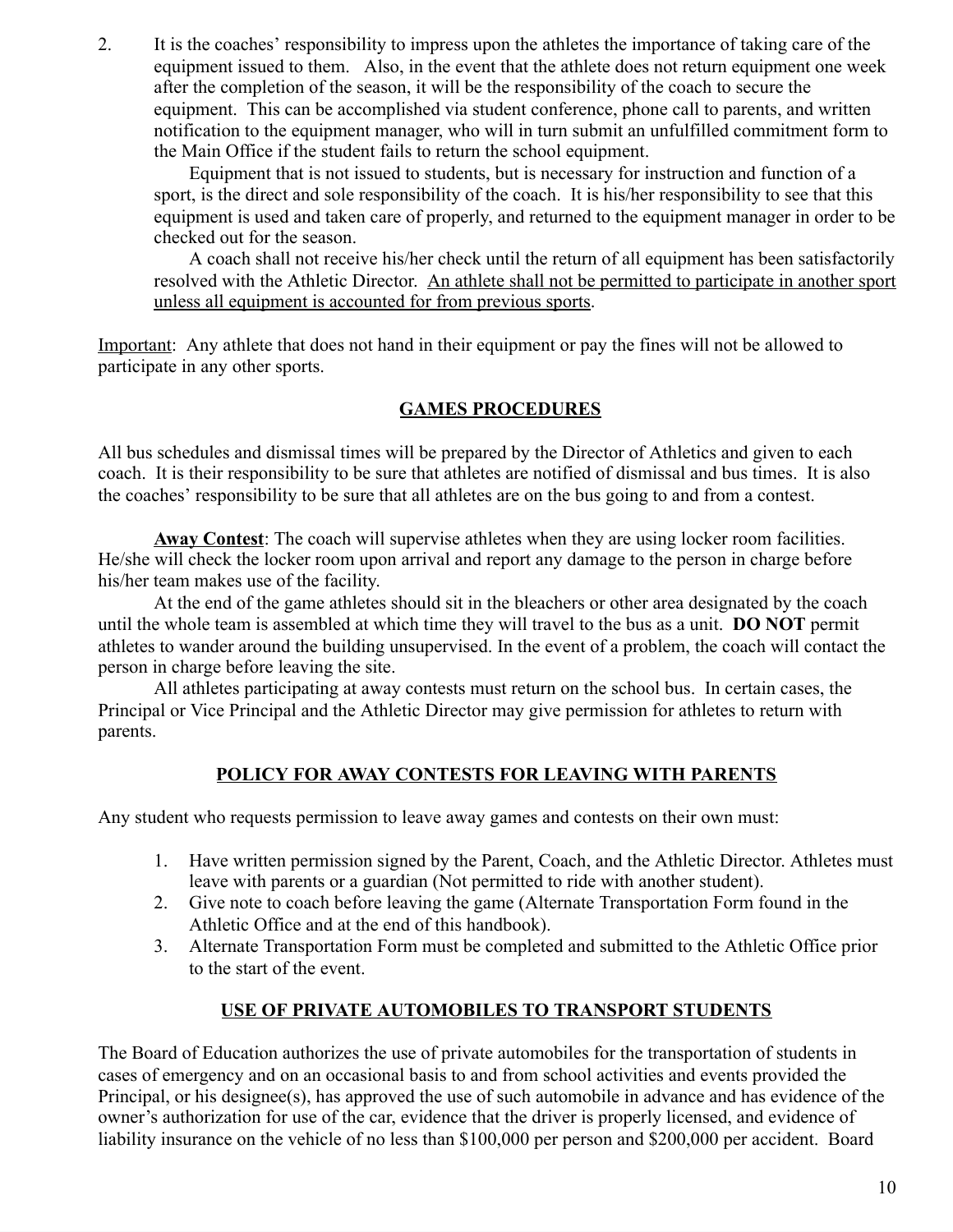liability insurance becomes the secondary source of coverage should an award exceed these limits. The Superintendent is directed to establish procedures necessary for the implementation of this policy.

An authorization form must be filled out and submitted to the Athletic Director for processing. These forms are available in the Business Office or Athletic Director's office.

#### **EMERGENCY MEDICAL PROCEDURES FOR COACHES HOME OR AWAY EVENTS**

Recently enacted legislation requires district Boards of Education to adopt emergency medical procedures for all practice sessions and athletic events. The coach for each interscholastic athletic activity shall be responsible for assuring the following procedures are carried out in case of a student injury or accident.

- 1. Parents shall be notified as soon as possible after an accident or injury occurs.
- 2. If medical assistance is urgent, the coach, in conjunction with the Athletic Trainer, will call at once for the police or ambulance. A coach or trainer will accompany the injured athlete to the doctor or hospital whenever possible. If he/she is the only coach at the contest, he/she will remain with the team and be sure someone takes care of the necessary details such as contacting the parents, etc. Coaches will always have a list of athletes' home phone numbers with them at away and home games.
- 3. In a game played away from home, the coach will get assistance from local police, doctor or ambulance.
- 4. In all cases, the coach will call the parents, hospital or doctor to find out the extent of injury and the condition of the athlete.
- 5. If it is a minor injury requiring a doctor, the coach will have the student dress, contact parents, and have the parents pick up the student and take him/her to the doctor. If the parents are not available and it may be necessary to see a doctor immediately, the coach will call the First Aid Squad or Police Department and have another coach accompany the student to a doctor.
- 6. Administer first aid if appropriate, but do not diagnose the injury. Always have the student follow up with his/her own personal physician. If an Athletic Trainer is present, they shall oversee the coach.
- 7. Ensure that members of the team are fully aware that in order to process the insurance forms and receive payment for medical services, an information card must be completed as soon as possible so that the coach can complete the insurance forms. If any athlete goes to a physician for an athletic related injury, he/she must report it to the coach and Athletic Trainer. This must be done within 24 hours of the time the student sees the physician, preferably immediately following the doctor's visitation.
- 8. Coaches must follow up to make certain all injuries are reported and insurance forms processed within 48 hours of the injury. This is considered each coach's responsibility.
- 9. The coach will take all steps necessary to ensure the safety of students and to give proper instruction and training in the care and prevention of injuries in each phase of the sport.
- 10. In the case of serious injury requiring the hospitalization of an athlete, the coach will inform the Athletic Director and Principal.
- 11. Coaches will bring a well-stocked first aid kit to all games. Affixed to the kit should be the number of John Conway, Athletic Trainer. A copy of the emergency athletic card should be available in the first aid kit.
- 12. Coaches are to exercise prudent judgment following the injury of a student. Do not make changes or in any way risk more serious injury.
- 13. See that the health and safety of each player is given priority over everything else.
- 14. No student is to practice or participate in games until he/she has a signed permission slip by his/her parents and is medically cleared by a physician to participate in sports.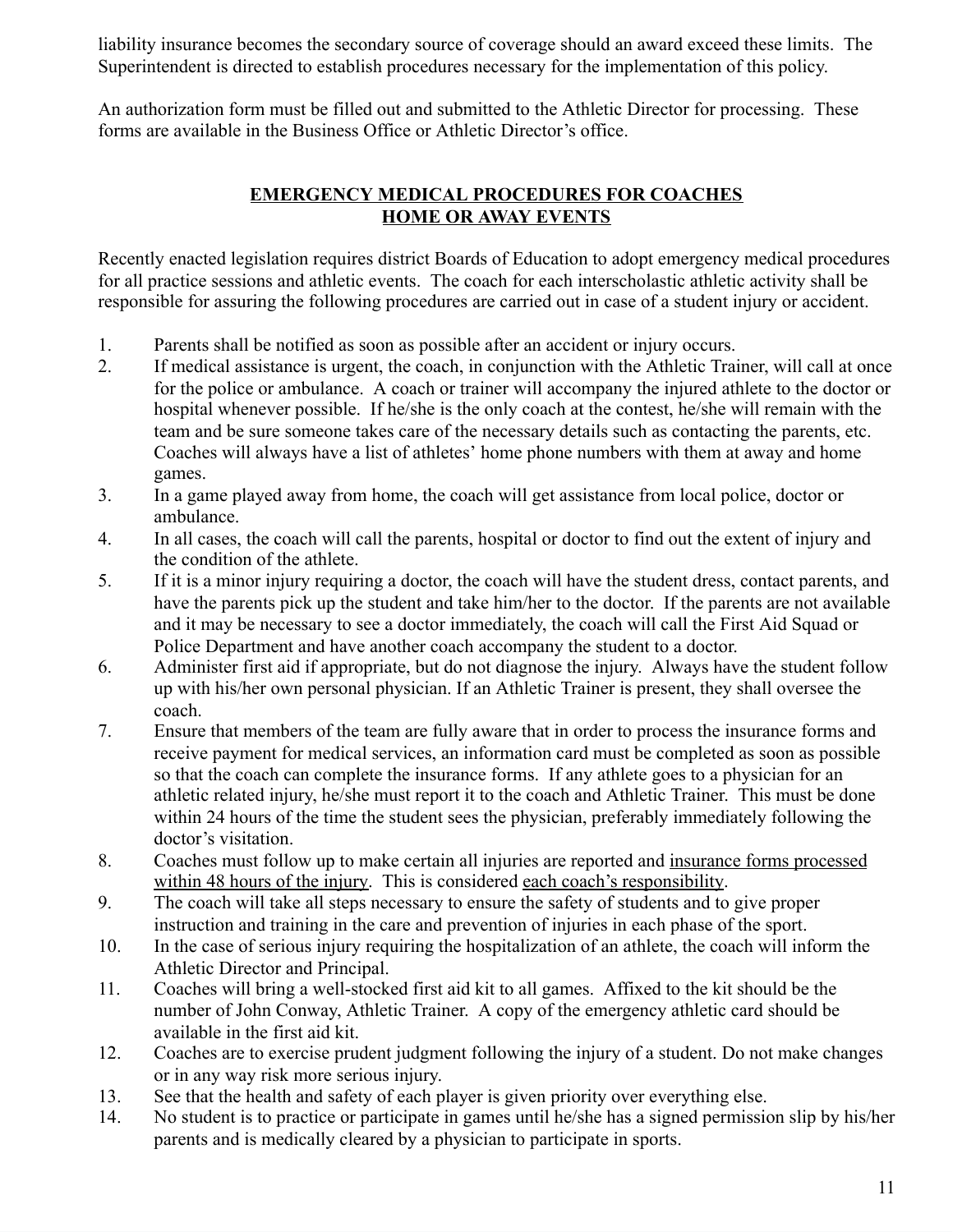- 15. Make certain students and parents are aware of our insurance program.
- 16. Explain school policy on athletic training and treatment of injuries to the coaching staff, parents and students.
- 17. Coaches must receive clearance from the trainer's office before they allow an athlete to begin, or return to practice.

#### **SUPERVISION OF ATHLETES AND FACILITIES**

The coaches' responsibility is to supervise their athletes during their seasons. This includes all school facilities, playing fields, gymnasiums, storage rooms, locker rooms and other areas used. All school areas used for practice must be cleaned and locked following a team's use. At least one coach will remain in the locker room area until all athletes have left. Coaches should not leave early or leave athletes unsupervised.

Safety of the students should be foremost in every coach's mind. In the event that a circumstance or situation arises that can be construed as dangerous or hazardous and which may compromise the safety of any students, the Athletic Director should be notified immediately. The Athletic Director will then notify the administration and/or maintenance with a recommendation for correcting or improving the situation.

Coaches should remain in the building until all team members have left the facility. Coaches are responsible for their athletes and are not to leave them unsupervised for any reason at any time. Coaches are expected to accompany their athletes to and from any school sponsored event. Under no circumstances will the student be permitted to take a trip alone. If a coach cannot accompany their team for any reason, it shall be their responsibility to inform the Director of Athletics so that action may be taken that is in line with the Board of Education policy.

All coaches will be required to submit to the Director of Athletics a list of days and times when his/her team is to practice over holiday recesses. A schedule will be drawn by the Athletic Director and will be strictly adhered to by the coach.

Coaches must supervise all athletes without exception. Keys are not to be given to any pupil to unlock areas. No athletes are to be in the building unless supervised. Students are to leave the area immediately after practices. If practice is cancelled, athletes are to leave the premises. The coach must make sure the building is secure. If school is closed for an emergency, there will be no athletic practices unless permission is given by the Athletic Director or his/her designee.

#### **SECURING FACILITIES**

- 1. For Practice and Games: After the team leaves the building, be certain to lock all exits and doors even if the other sports are still dressing. Each head coach will see to it that the gym area is locked upon leaving the area.
- 2. All coaches are responsible for making sure the coaches' office is locked at all times.
- 3. If you are the only one dressing, lock up. If you are the last one to leave, lock the door even though others are still using the room but are not present.
- 4. Keep all equipment rooms locked at all times.
- 5. Do not expect someone else to lock up; do it yourself. Remember it is the responsibility of all coaches and accountability for assistant coaches will fall on each head coach.
- 6. Coaches are instructed to:
	- a. Lock the gym and locker room area after use and shut off showers and lights.
	- b. When returning from a game, secure the area.
	- c. On non-school days, be on time and open doors before team members arrive and upon leaving secure the area.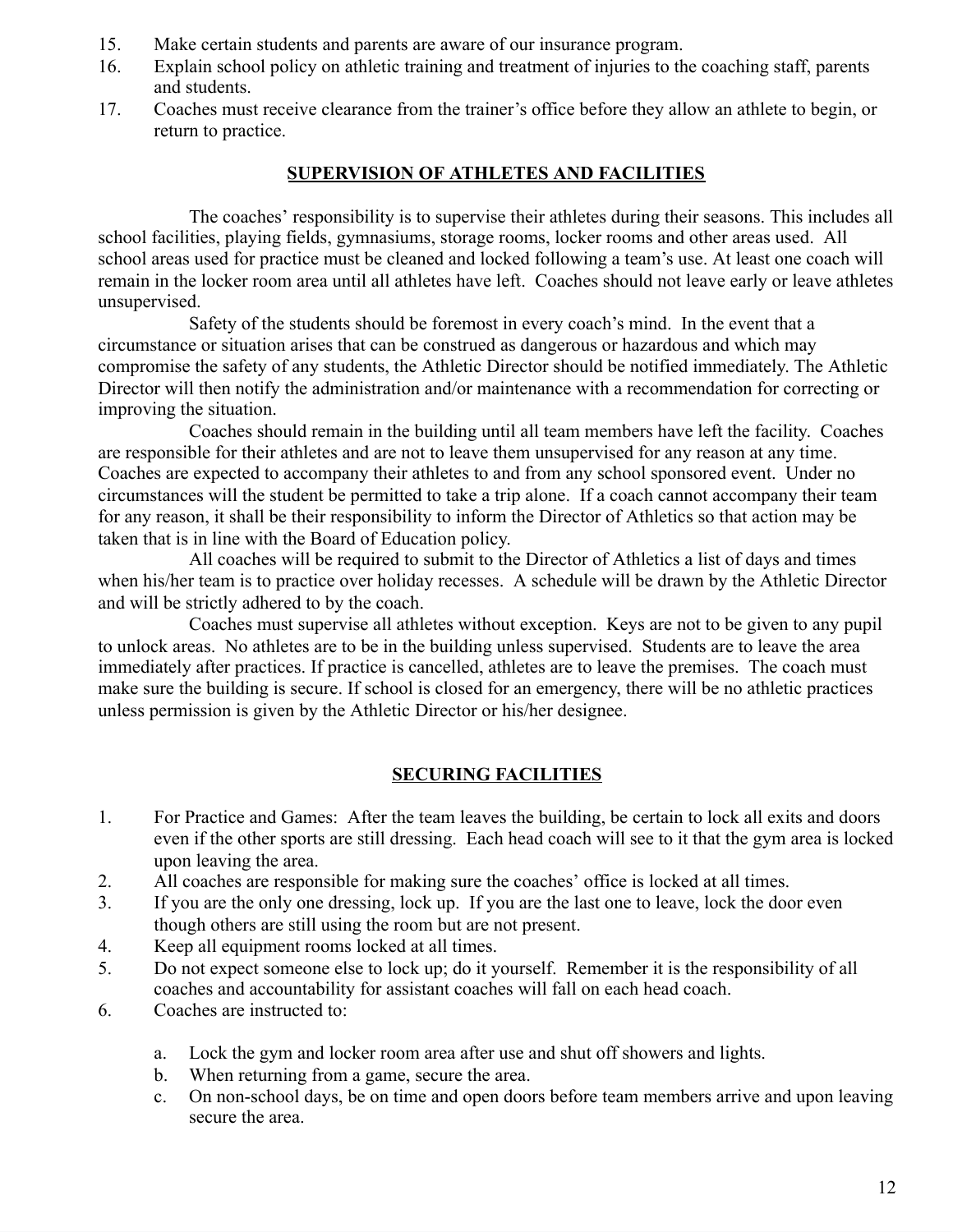d. Make sure floors and benches are clear so custodial staff can clean and disinfect locker rooms each night.

#### **BIG NORTH PROTESTS AND CONTROVERSIES PROCEDURES**

Under no conditions shall a protest be permitted, if based on a judgment decision of an official. However, in the event a school wishes to protest a game because an official's decision is believed to be in violation of the rules under which the contest is being played, the following steps must be taken:

- 1. At the point in the game where an official's decision is believed to be in violation of the rules under which the contest is being played, it is to be announced verbally to the officials of the game and to the coach of the opposing school, that the game is being played under protest from this point to completion. This announcement is to come from the coach of the protesting school.
- 2. A written protest, giving in detail the events of the game and the rule in question, is to be signed by the coach, the athletic director, and the principal of the protesting school, and is to be mailed to the league secretary-treasurer bearing a postmark no later than two school days from the time of the end of the protested game.
- 3. The league secretary, upon receipt of a protest, will inform the president of the league and request that the president set a date, place, and time for a special meeting of the league protest committee to hear the protest and reach a decision on the protest. The protest committee shall consist of five members, namely; the league president, chairman of the sport involved in the protest who shall be the committee chairman, and three additional members to be selected by the league president. A majority vote would be needed to uphold a protest. The decision of the protest chairman of the sport involved in the protest will disqualify themselves from the protest committee. A member may be a staff member of the schools involved in the protest.
- 4. Upon receipt of a protest, the protest committee chairman shall immediately request a detailed written report of the game being protested from the game officials and the coach of the opposing school.
- 5. The protest committee chairman shall request an official interpretation of the rule in question from the official interpreter, or the interpretation committee of the proper local officials' or umpires' association. If deemed necessary, the presence of the interpreter or interpretation committee is to be requested for the meeting at which a decision on the protest is to be rendered.
- 6. The league shall decide all third party requests for interpretations of rules, policies, and procedures by a majority vote of the member schools and its decision shall be final.
- 7. In the event the protest committee upholds the protest of a baseball game, said baseball game shall be replayed from the point of protest, with the lineups and other conditions of the game to be the same as at the point of protest.
- 8. Controversies:
	- a. The protest committee shall also deal with any controversies which arise within the league.
	- b. The grievant shall send a statement of the grievance in writing to the president of the Big North with copies to the principals of the schools involved, to bear postmark no later than two school days after the incident.
	- c. If the grievance is upheld, the president shall send an official letter of reprimand or censure to the person found responsible, a copy to the principal and superintendent of that district, such a letter to be read at the next meeting of the Big North Executive Committee meeting.
- 9. Coaches are not to take their teams off the field of play until completion of the contest. This is an NJSIAA rule and penalties are enforced if violated.

#### **NJSIAA PROTESTS AND CONTROVERSIES PROCEDURES**

Protest – The NJSIAA Bylaws, Article VII, Section 1 provides that: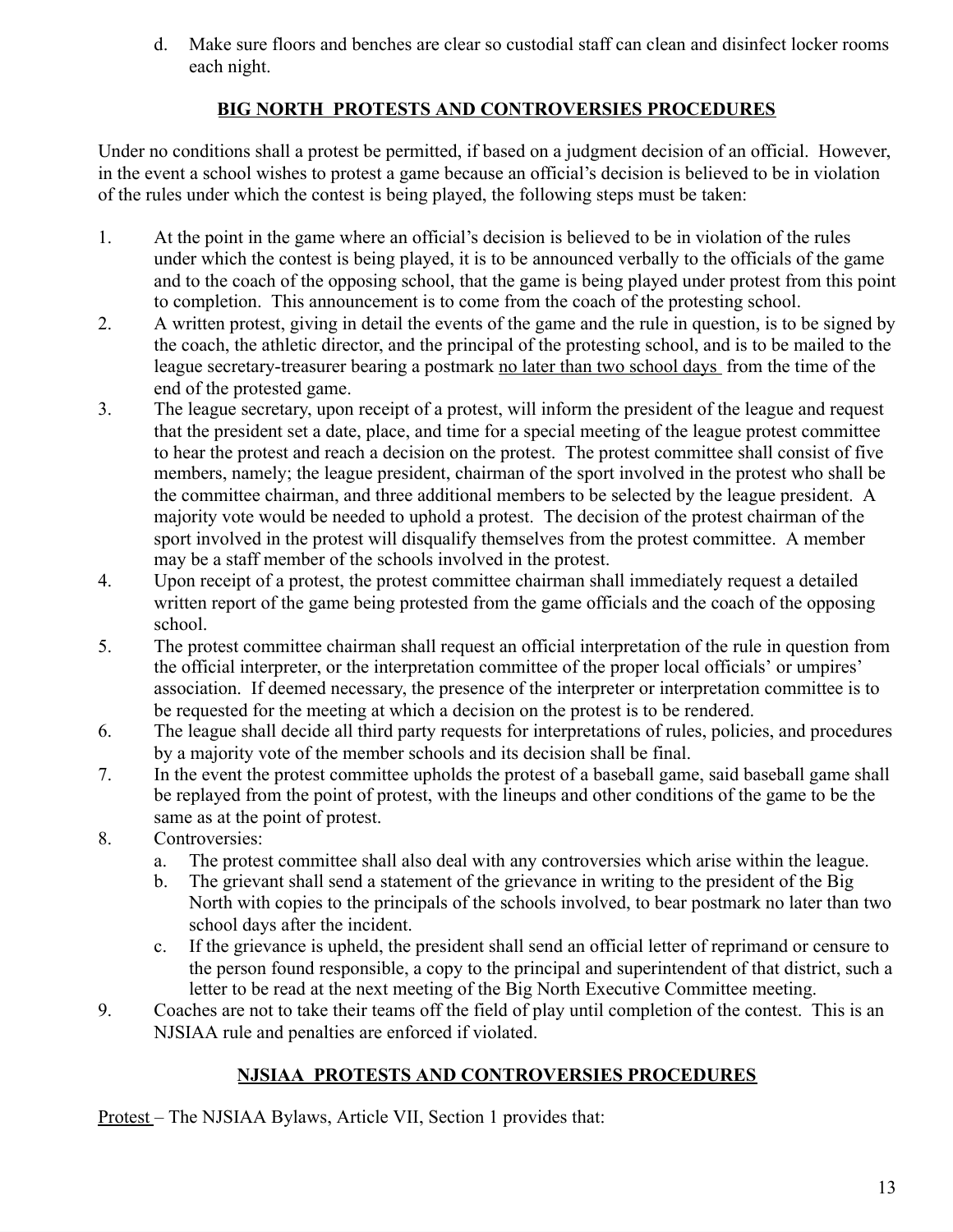Section 1: Protests against alleged violations of contracts, violations of the accepted standards of good sportsmanship, or of the Constitution and Bylaws of this Association, must be reported in writing and posted by the Principals of the participating schools or the game officials to the Executive Committee, through the Executive Director, within one hundred twenty (120) hours of the time of such violation, with a copy to the alleged violator. Protests based upon an official's judgement or misinterpretation of the playing rules will not be honored.

The one hundred twenty (120) hour provision will be satisfied, if the school's Principal notifies the League or Conference President, in writing, prior to the expiration of this time period since disputes and controversies involving League or Conference members must be initially heard at that level.

Note: See CL 1 – Article VII, Section 1.

"Protests based upon an official's judgement or misinterpretation (misapplication) of the playing rules will not be honored" does not preclude a League or Conference from addressing same; however, the NJSIAA will not honor such protests for non-conference games/meets, neither will the NJSIAA hear appeals to a League or Conference decision based upon an official's judgement or misinterpretation of the playing rule.

Forfeit – Schools may not mutually agree to a forfeit; only Leagues or Conferences or the NJSIAA may award forfeits.

When submitting records for tournament qualification, schools listing forfeit wins/losses must attach an explanation for the game.

Coaches must be cautioned not to refuse to play or to complete a game/meet. Such decisions are within the jurisdiction of the game/meet officials once game/meet has started, or rest with home management and/or tournament director if the game/meet has not started.

Forfeit – League/Conference – Non-Conference

When a penalty involving a forfeit is assessed against a member school by a League or Conference it is mandatory that the conference/league Secretary submit, immediately in writing, the action taken, reason why, schools involved, ate and site of the game/meet/match to the Central Office. This applies to all sports.

If a member school in a non-conference game/meet/match feels a forfeit might be warranted, relevant information as stated above should be forwarded by the Principal, immediately in writing, to the Central Office for the Executive Director's decision.

*CL: When forfeits are received, a member school may not compete on the "forfeit day" when such competition would put the school in conflict with the number of games permitted per day/week/season unless the forfeiture is expunged from the record by League or Conference action or by mutual agreement of the schools*

#### **ELIGIBILITY OF ATHLETES**

In order for students to compete in interscholastic athletics, they must completely fulfill all the regulations and requirements set forth by the New Jersey State Interscholastic Athletic Association.

A. The major state requirements for ALL ATHLETES are:

- 1. Must be amateurs
- 2. Cannot play under an assumed name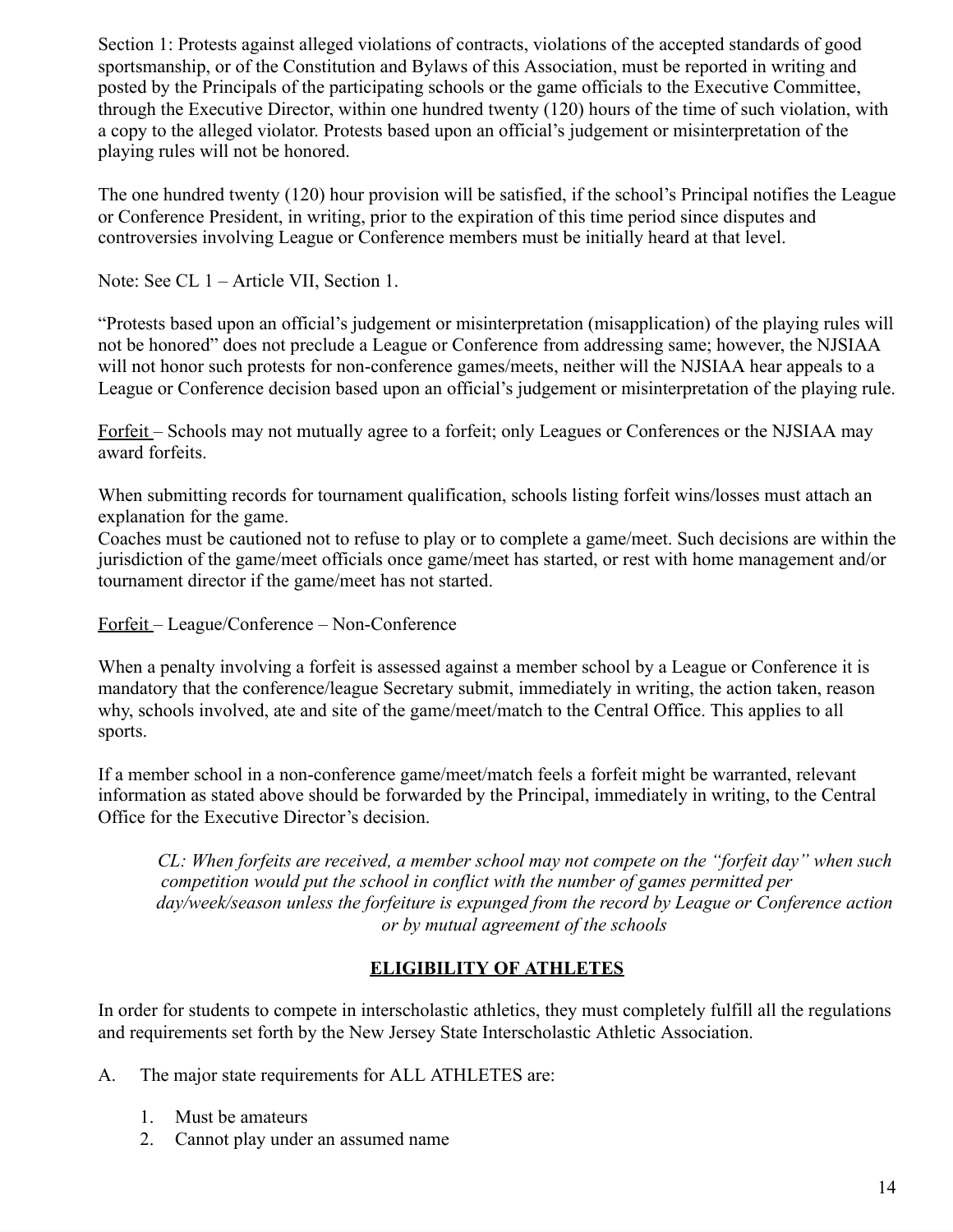- 3. Cannot receive money or valuable award for playing
- 4. Cannot sign contract to play on professional team
- 5. Must not have reached  $19<sup>th</sup>$  birthday before September  $1<sup>st</sup>$
- 6. Are ineligible after the class in which they entered in the  $9<sup>th</sup>$  grade has graduated.
- 7. Are ineligible for 30 days if they transfer from either a public or parochial high school without a change of residence.
- B. The local requirements for ALL ATHLETES are:
	- 1. Must attend school the day of the game (be in school by mid-day), if the game is on a Saturday, must attend school Friday. Any exception to this rule must have the prior approval of the Principal and the Athletic Director.
	- 2. Must be a student in good standing (behavior unbecoming an athlete could result in the Principal and/or the Athletic Director revoking the privilege of a student to participate on an athletic team temporarily or permanently.)
	- 3. Must have satisfactorily passed a physical examination given by the school physician or family doctor.
	- 4. Must have the consent of their parent or guardian in order to participate in interscholastic athletics.
	- 5. An athlete who has been dropped from a team because of disciplinary conduct or breaking of training rules cannot go out for another sport during the same sport season. Sport seasons consist of fall, winter and spring.
	- 6. Any student under suspension is ineligible during that period of suspension.

#### **ACADEMIC ELIGIBILITY OF ATHLETES**

Coaches must submit a complete list of candidates to the Athletic Director who shall check academic eligibility. Coaches must also inform their squads of NJSIAA academic eligibility standards at the preseason meeting.

- 1. Fall and Winter Athletic Season
	- a. To be eligible for athletic competition for the fall and winter athletic seasons, students must have successfully fulfilled the academic and attendance requirements for 30.0 credits of coursework from the preceding academic year. The first semester rule does not apply to incoming ninth grade students for the fall and winter seasons.
- 2. Spring Athletic Season
	- a. To be eligible for athletic competition for the spring season, students must have successfully fulfilled the academic and attendance requirements for 15.0 credits of coursework from the preceding academic semester.

#### **TRAINING RULES AND PERSONAL CONDUCT OF ATHLETES**

Physical and moral training should rank high in our aims and objectives through athletics. Generally, it is the individual coach's responsibility to establish training rules for the team. There are, however, certain basic factors that should be constant for all teams and participants in the athletic program. Violation of these rules or conditions will result in penalties in proportion to the offense.

- 1. The conduct of all team members is the responsibility of the coach. Conduct on buses, in locker rooms, on the practice fields, etc., must be supervised at all times. You are responsible for, and expected to, enforce strict discipline at all times.
- 2. Coaches should also be concerned about the behavior of athletes outside of school as well.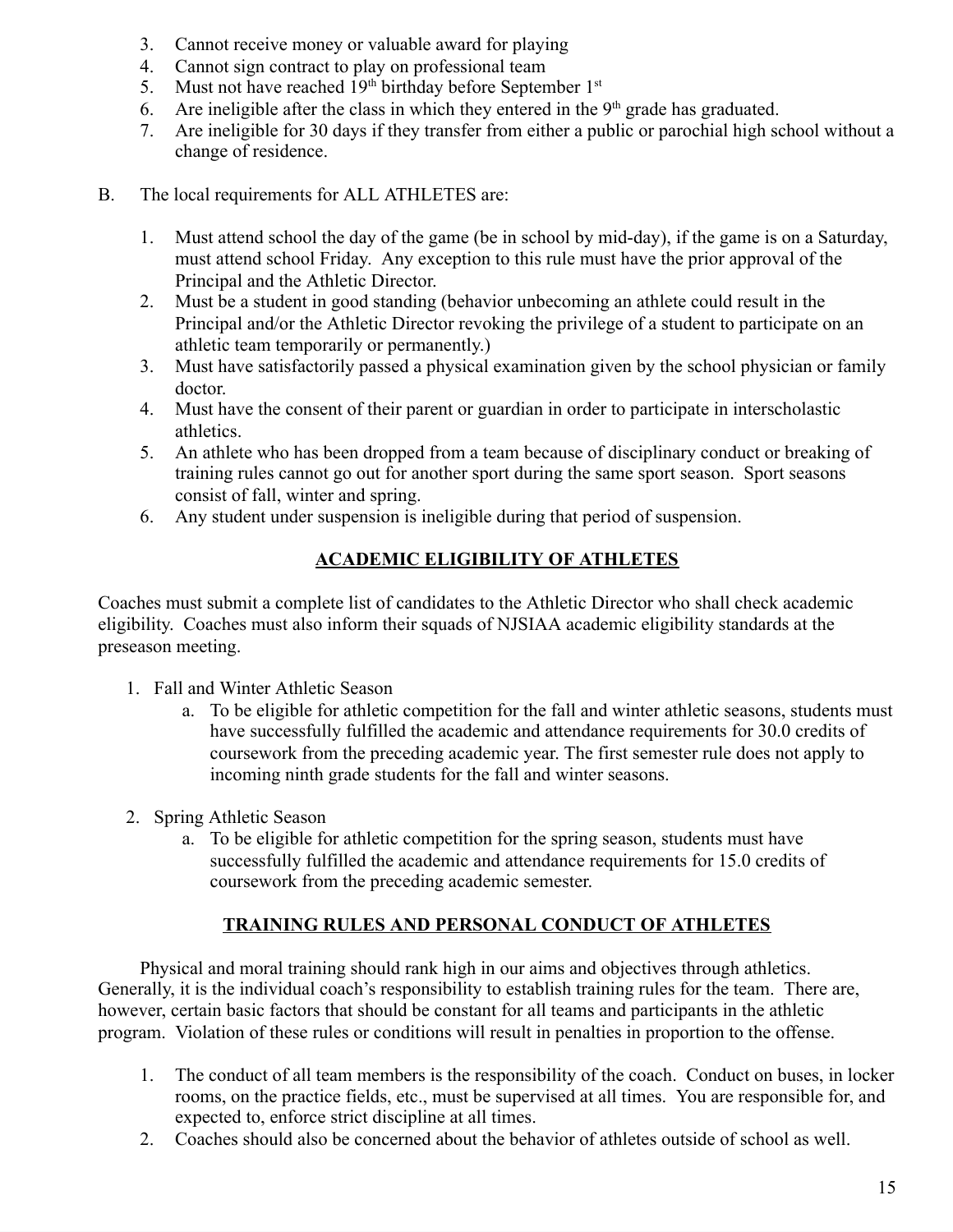- 3. The use of drugs, drinking and smoking are direct violations of the most basic training rules and school rules. Any report of a squad member being involved in these actions demands immediate response by the coaching staff and a report to the Athletic Director and Principal. .
- 4. Practice sessions are important to the success of our teams. Each athlete has an obligation to the team, the school, the coach, and to himself/herself to be at every practice. Each absence from practice must be investigated and reviewed. Attendance records should be maintained. Excessive absences from practice may result in dismissal. Each coach should develop a policy approved by the supervisor and the policy should be reviewed and explained to athletes.
- 5. If an athlete is dismissed from a team, the coach should inform him/her as to the specific reason; the Athletic Director should be notified as well.
- 6. It is important that coaches constantly remind players of the following sportsmanship responsibilities:
	- a. Student athletes should treat opponents with respect that is due to them as guests and as fellow human beings.
	- b. Student athletes should shake hands with opponents.
	- c. Student athletes should exercise self control at all times, respect officials, and not argue calls or make gestures.
	- d. Student athletes should accept victory or defeat with pride.
	- e. Student athletes should accept seriously the responsibility and privilege of representing the school and community.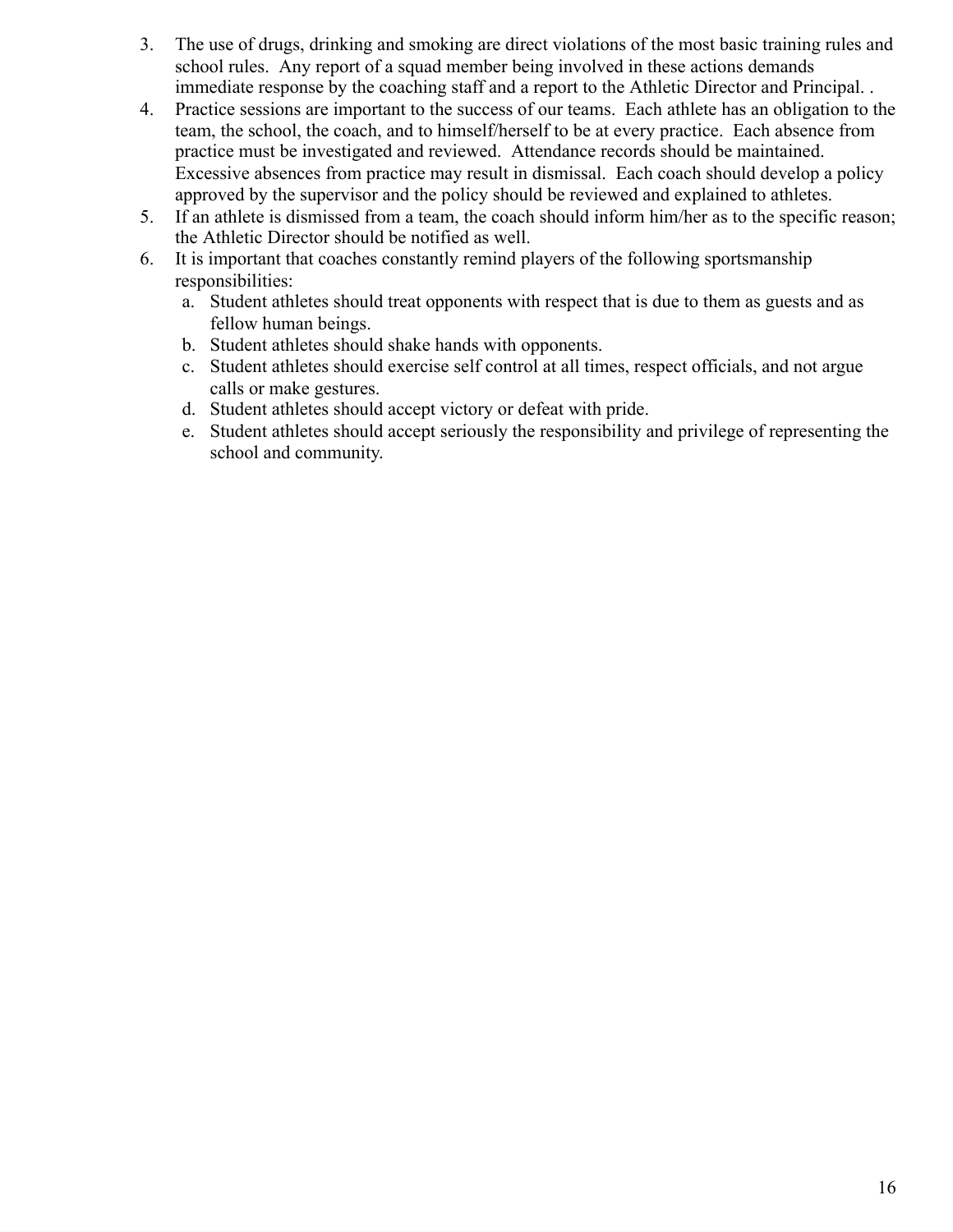#### **PARAMUS PUBLIC SCHOOLS**

#### **PARAMUS, NEW JERSEY JOB DESCRIPTION**

#### **TITLE**: COACH AND/OR ASSISTANT COACH

#### **QUALIFICATIONS**:

1. New Jersey certification as a teacher or holder of a County Substitute Teachers Certificate.

2. Experience as a player and/or coach in a sport coupled with a knowledge of the fundamentals, strategies, rules, etc.

3. Willingness to serve as a coach for only one sports team each season.

4. A philosophy consistent with Paramus High School's athletic program

5. Such alternatives to the above qualifications as the Board may find appropriate and acceptable

**REPORTS TO**: HIGH SCHOOL PRINCIPAL AND/OR ATHLETIC DIRECTOR **JOB GOAL**: To assist each participating student to achieve a high level of skill, an appreciation for the values of discipline and sportsmanship, and an increased level of self esteem.

#### **PERFORMANCE RESPONSIBILITIES**:

1. Coaches individual participants in the skills necessary for successful achievement in the sport involved.

2. Plans, organizes, and schedules a regular program of practice in season and is responsible for implementing an offseason training program for their athletes.

3. Works closely with the Athletic Director in scheduling interscholastic contests.

4. Recommends purchase of equipment, supplies, and uniforms, as appropriate.

5. Maintains necessary attendance forms, insurance records, and similar required paperwork.

6. Takes all necessary and reasonable precautions to protect students, equipment, materials, and facilities.

7. Establishes criteria for eligibility in interscholastic competition in his/her sport. Sets academic and team rules, guidelines and expectations for their athletes.

8. Enforces disciplined and sportsmanlike behavior at all times.

9. Abides by the rules and regulations of the school administration and follows the guidelines of the "Paramus Coaches' Handbook."

10. Helps to foster a positive public image of our programs and practices.

11. Oversees the supervision of the locker room, showers, toilet area, transportation and other designated areas.

12. Assumes responsibility for the issuance and collection of supplies and equipment.

13. Assists student athletes in the process of college placement in obtaining information relative to college scholarships and college placement.

14. Assumes such other duties as directed by the head coach and/or Athletic Director.

15. Head coaches are responsible for positively interacting with recreation sponsored teams. They will establish a positive rapport through attendance at clinics, practices and competition.

16. Responsible for assuring all required preseason testing is complete. The testing includes baseline concussion testing, heat acclimatization testing, first aid and CPR testing, hydration testing and any courses required by the NJSIAA.

17. All new, first time coaches are required to participate in the NJSIAA program, "Principles in Coaching". Participation will be arranged through the athletic Director.

**TERMS OF** Compensation in accordance with negotiated Agreement between the Education **EMPLOYMENT**: Association of Paramus and the Board of Education.

**EVALUATION**: Performance of this job will be evaluated annually by the Principal and the Athletic Director.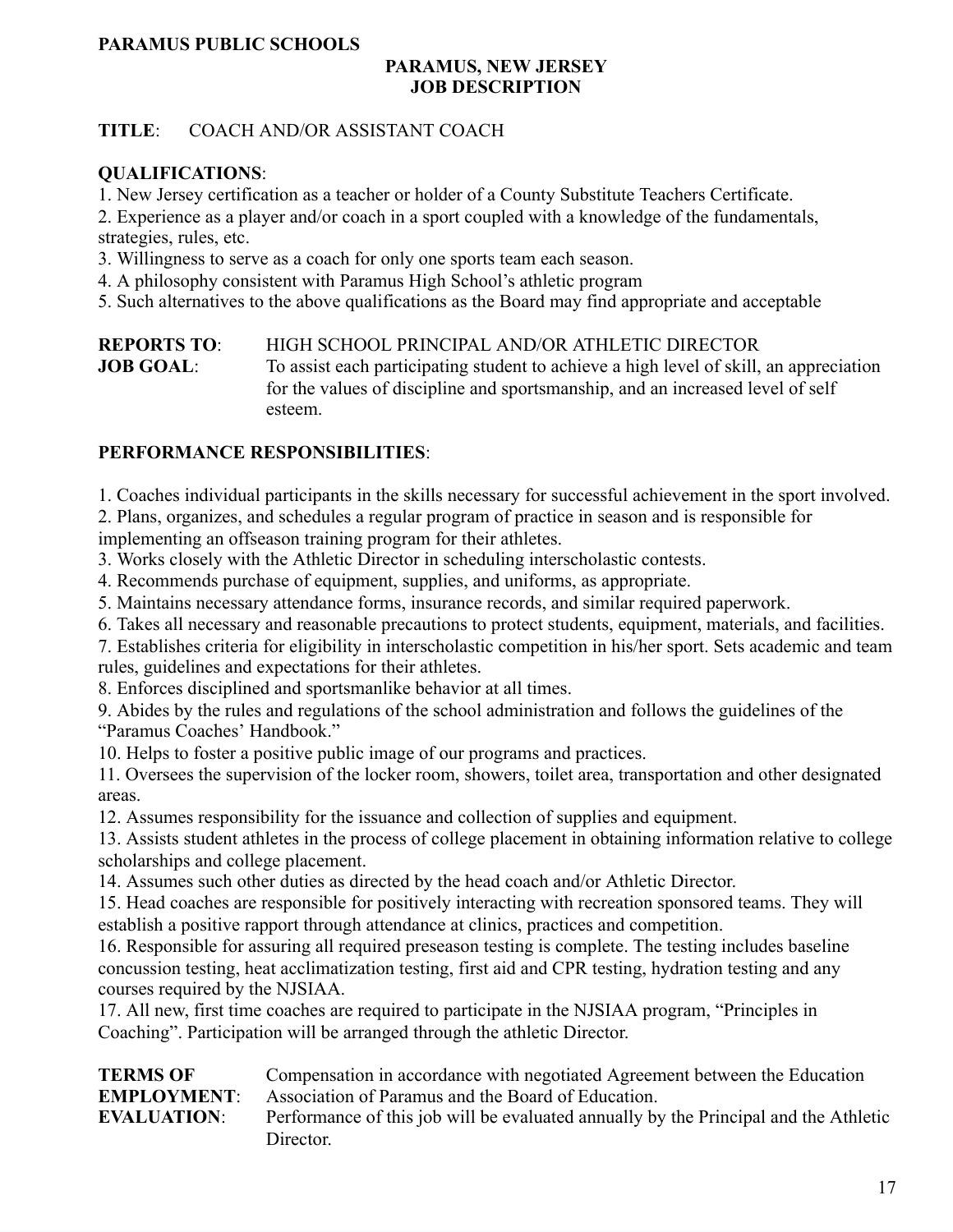#### **PARAMUS PUBLIC SCHOOLS PARAMUS, NEW JERSEY JOB DESCRIPTION**

#### **TITLE**: ASSISTANT VOLUNTEER COACH

#### **QUALIFICATIONS**:

1. High school graduate

2. Highly recommended by the head coach and Supervisor of Wellness/Athletic Director

3. Experience as a player and/or coach in a sport coupled with a knowledge of the fundamentals, strategies, rules, etc.

4. A philosophy consistent with Paramus High School's athletic program

5. Such alternatives to the above qualifications as the Board may find appropriate and acceptable.

6. Required criminal history background check.

**REPORTS TO**: HEAD COACH and/or ATHLETIC DIRECTOR

**JOB GOAL**: Works with the head coach to help each athlete achieve a high level of skill, an appreciation for the values of sportsmanship, and an increased level of self-esteem.

#### **PERFORMANCE RESPONSIBILITIES**:

1. Reports directly to the head coach for duties and responsibilities

- 2. Takes all necessary and reasonable precautions to protect students, equipment, materials, and facilities
- 3. Enforces discipline and sportsmanship at all times under the supervision of the head coach
- 4. Fosters a positive public image for our programs
- 5. Works with athletes in the presence of the Head Coach
- 6. Attends all scheduled practices and competitions of the team

7. Assumes such other duties as directed by the head coach and/or Supervisor of Wellness/Athletic **Director** 

**TERMS OF** One sport season – this is a voluntary position **EMPLOYMENT**:

**EVALUATION**: Performance evaluated annually by the Head Coach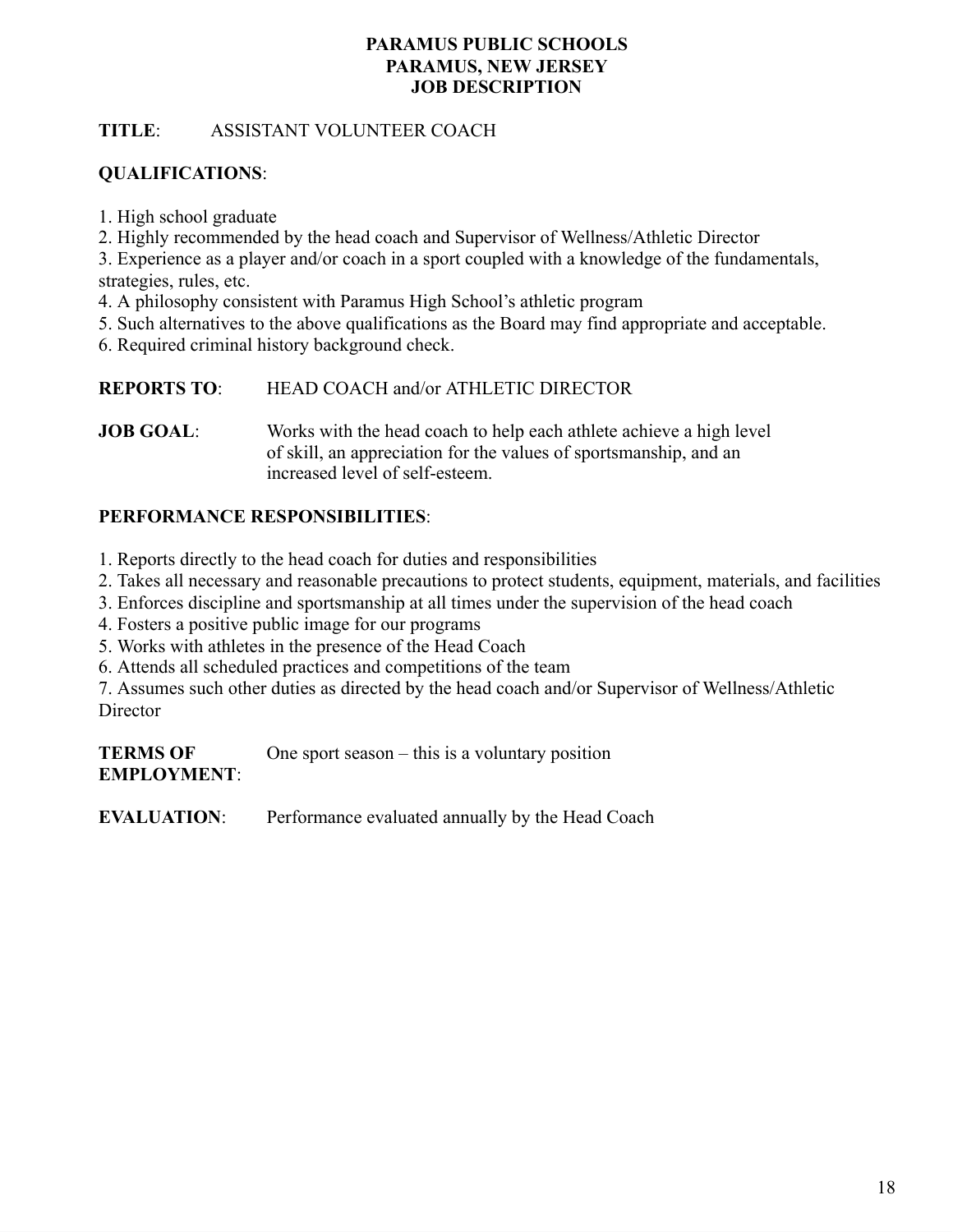

## PARAMUS HIGH SCHOOL

East 99 Century Road, Paramus, New Jersey 07652 • 201.261.7800 • 201.634.0791 (f)

Michael DeRisi *Athletic Director*

### **TRAVEL RELEASE FORM**

This is to certify that  $\qquad \qquad$  has my permission to travel with  $\Box$  from the  $\Box$ (Parent/Guardian/Adult transporting the student) (sport) event on \_\_\_\_\_\_\_\_\_\_\_\_\_\_\_\_\_\_\_\_\_\_\_\_\_\_\_\_\_, at \_\_\_\_\_\_\_\_\_\_\_\_\_\_\_\_\_\_\_\_\_\_\_\_\_\_\_\_\_\_\_\_\_\_\_\_\_\_\_\_\_\_\_. (date) (location) The reason for not riding the bus is \_\_\_\_\_\_\_\_\_\_\_\_\_\_\_\_\_\_\_\_\_\_\_\_\_\_\_\_\_\_\_\_\_\_\_\_\_\_\_\_\_\_\_\_\_\_\_\_\_\_\_\_\_\_

I understand that Paramus High School Athletic Policies require that students ride the team bus to and from all athletic events and a departure from this requirement will release teh Paramus Board of Education from all liability for any adverse results that may occur.

I agree to release the Paramus Board of Education and its employees and officers from all liability with reference to the above stated transportation.

This form, **signed by both the coach and parent/guardian**, must be on file in the Athletic office prior to the start of the event.

Signature of Parent or Guardian Phone Number

Signature of Coach Phone Number

APPROVED: \_\_\_\_\_\_\_\_\_\_\_\_\_\_\_\_\_\_\_\_\_\_\_\_\_\_\_\_\_\_\_\_\_\_\_\_\_

Michael DeRisi Athletic Director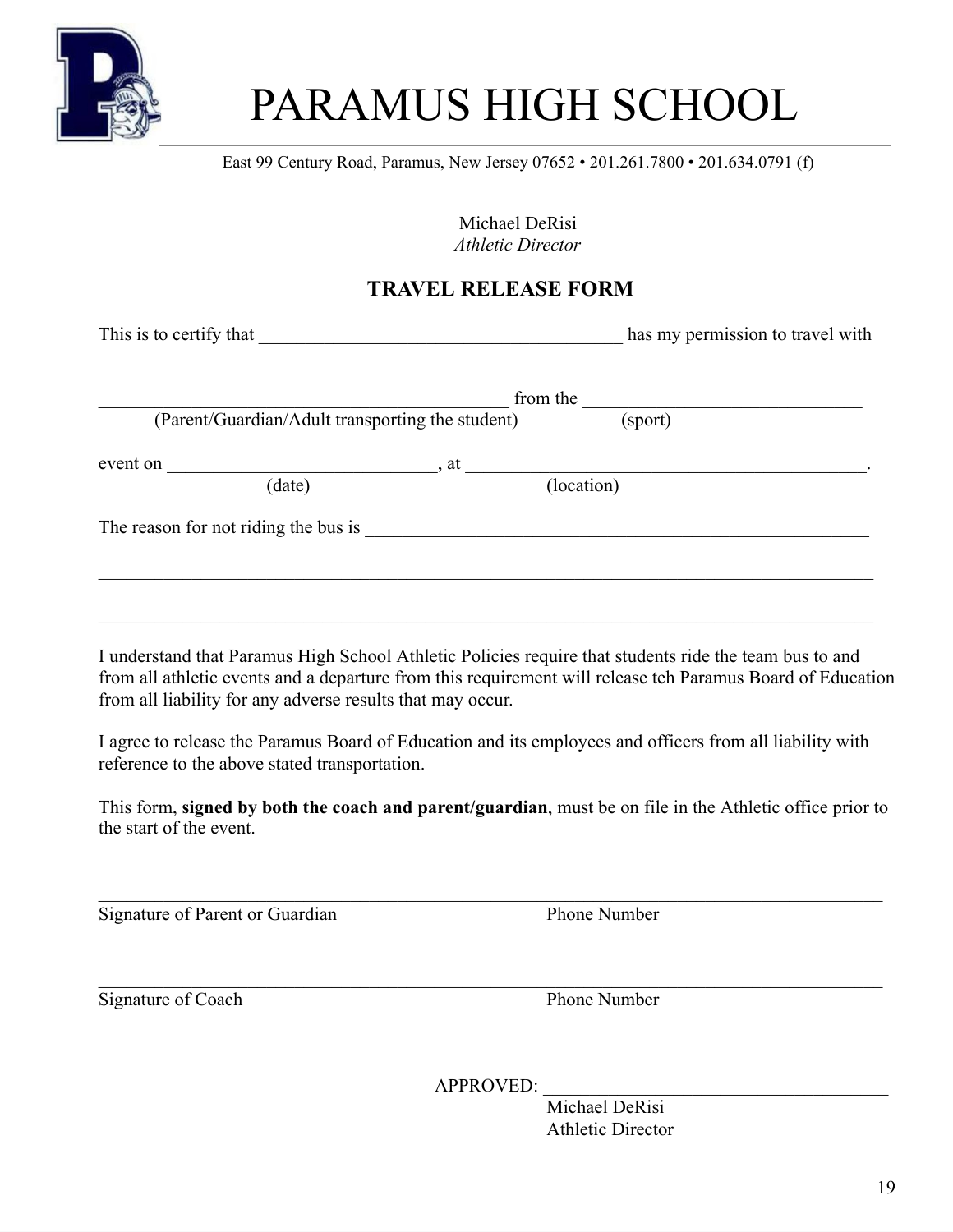#### **PARAMUS HIGH SCHOOL**

|                                 |                                                                                                | PARAMUS FIIUM SUNUUL                                                                                                                                                                                                                                                     |                                                                                                                                                                                                                                                                                                                                                                                                                                                       |
|---------------------------------|------------------------------------------------------------------------------------------------|--------------------------------------------------------------------------------------------------------------------------------------------------------------------------------------------------------------------------------------------------------------------------|-------------------------------------------------------------------------------------------------------------------------------------------------------------------------------------------------------------------------------------------------------------------------------------------------------------------------------------------------------------------------------------------------------------------------------------------------------|
|                                 |                                                                                                | <b>HEAD COACH SUMMATIVE EVALUATION REPORT</b>                                                                                                                                                                                                                            |                                                                                                                                                                                                                                                                                                                                                                                                                                                       |
| COACH:                          |                                                                                                |                                                                                                                                                                                                                                                                          | Date: ___________                                                                                                                                                                                                                                                                                                                                                                                                                                     |
| $1 =$ Ineffective               |                                                                                                | 2=Developing 3=Effective                                                                                                                                                                                                                                                 | 4= Highly Effective                                                                                                                                                                                                                                                                                                                                                                                                                                   |
| <b>COACHING PERFORMANCE:</b>    |                                                                                                | maintains an appropriate perspective on winning/losing.<br>sport and emphasizes the importance of sportsmanship.<br>practices and games including accurate attendance.                                                                                                   | Conducts himself/herself in a professional and sportsmanlike manner at all times and<br>Effectively teaches the fundamental philosophy, skill and knowledge of the respective<br>Develops a well organized practice schedule and maintains effective discipline at both<br>Praises positive performances and offers constructive criticism for sub-par performances.<br>Constructs effective game plans by utilizing acceptable scouting procedures.  |
| <b>RELATIONSHIPS:</b>           | reading coaching publications.                                                                 |                                                                                                                                                                                                                                                                          | Keeps up to date on new strategies and trends of the sport by attending clinics and/or                                                                                                                                                                                                                                                                                                                                                                |
|                                 | Communicates effectively with athletes and parents.<br><b>ADMINISTRATIVE RESPONSIBILITIES:</b> | Demonstrates positive enthusiasm for working with athletes.<br>Supports team as well as individual accomplishments.<br>Is respectful to athletes, parents, other coaches and officials.<br>Maintains a positive rapport with coaching staff, administration and faculty. | Shows an interest in academic requirements by monitoring academic progress.<br>Models positive behavior, sportsmanship, and fair play through their coaching methods.<br>Cooperates with the Athletic Office regarding paperwork and information in a timely                                                                                                                                                                                          |
| manner.<br>transportation, etc. | Attends the required sportsmanship summits.<br>and important season dates.                     |                                                                                                                                                                                                                                                                          | Conducts a pre-season meeting and communicates expectations, physical procedures,<br>Communicates effectively with the Athletic Office regarding specific needs, scheduling,<br>Abides by the district's policy for medical/academic clearance for participation.<br>Communicates with assistant coaches with regard to roles, duties and expectations.<br>Abides by all relevant Board of Education Policies, administrative, NJSIAA, Big North, and |
| county guidelines.              | team equipment after each season.<br>Submits end of season reports in a timely manner.         | Maintains and updates team and individual records including attendance.<br>Supervises practices and locker room when athletes are present.                                                                                                                               | Follows proper budget and purchase order procedures, including submission deadlines.<br>Demonstrates care of school facilities and equipment and submits a detailed inventory of<br>Is available to counsel and assist all participants in decision making relative to<br>college choice, vocation or daily problems. In addition, Coach is up to date on                                                                                             |

NCAA clearinghouse requirements.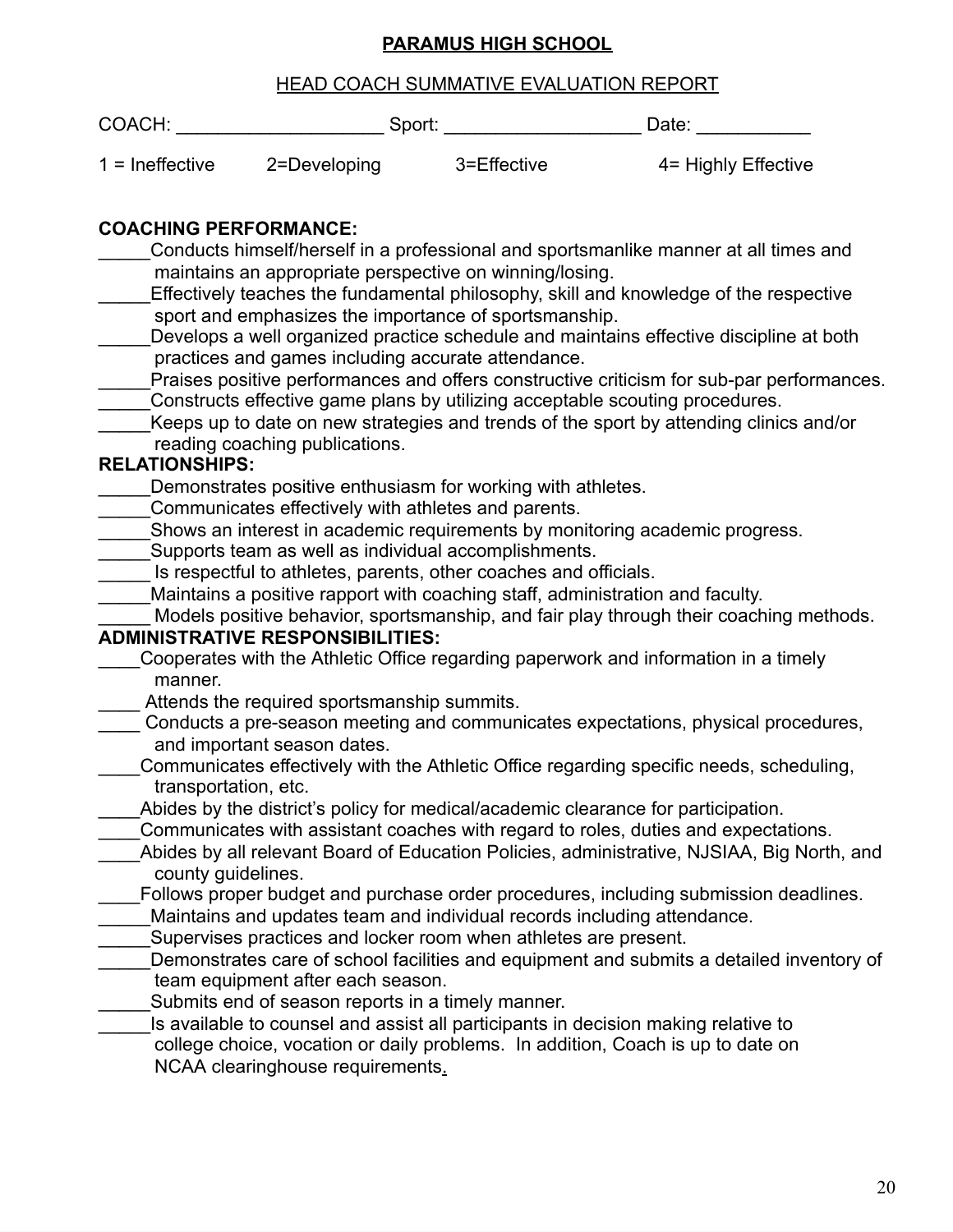#### **Related Responsibilities:**

| Compliance with: | <b>Meeting Deadlines</b>    |            | NA 1 2 3 4 |  |
|------------------|-----------------------------|------------|------------|--|
|                  | Inventory                   | NA 1 2 3 4 |            |  |
|                  | Equipment                   | NA 1 2 3 4 |            |  |
|                  | Pre-Season                  | NA 1 2 3 4 |            |  |
|                  | Communication               | NA 1 2 3 4 |            |  |
|                  | <b>Clearance Procedures</b> | NA 1 2 3 4 |            |  |

**Assess the team and your performance this year:**

**What are your goals for next year:**

**What can the Athletic Office do to assist you in achieving your goals:**

 $\overline{\phantom{a}}$  , and the contract of the contract of the contract of the contract of the contract of the contract of the contract of the contract of the contract of the contract of the contract of the contract of the contrac

 $\overline{\phantom{a}}$  , and the contract of the contract of the contract of the contract of the contract of the contract of the contract of the contract of the contract of the contract of the contract of the contract of the contrac

**Additional Comments (Athletic Director):**

**Coach's Comments:**

**Athletic Director's Signature Date**

**Coach's Signature Date** Date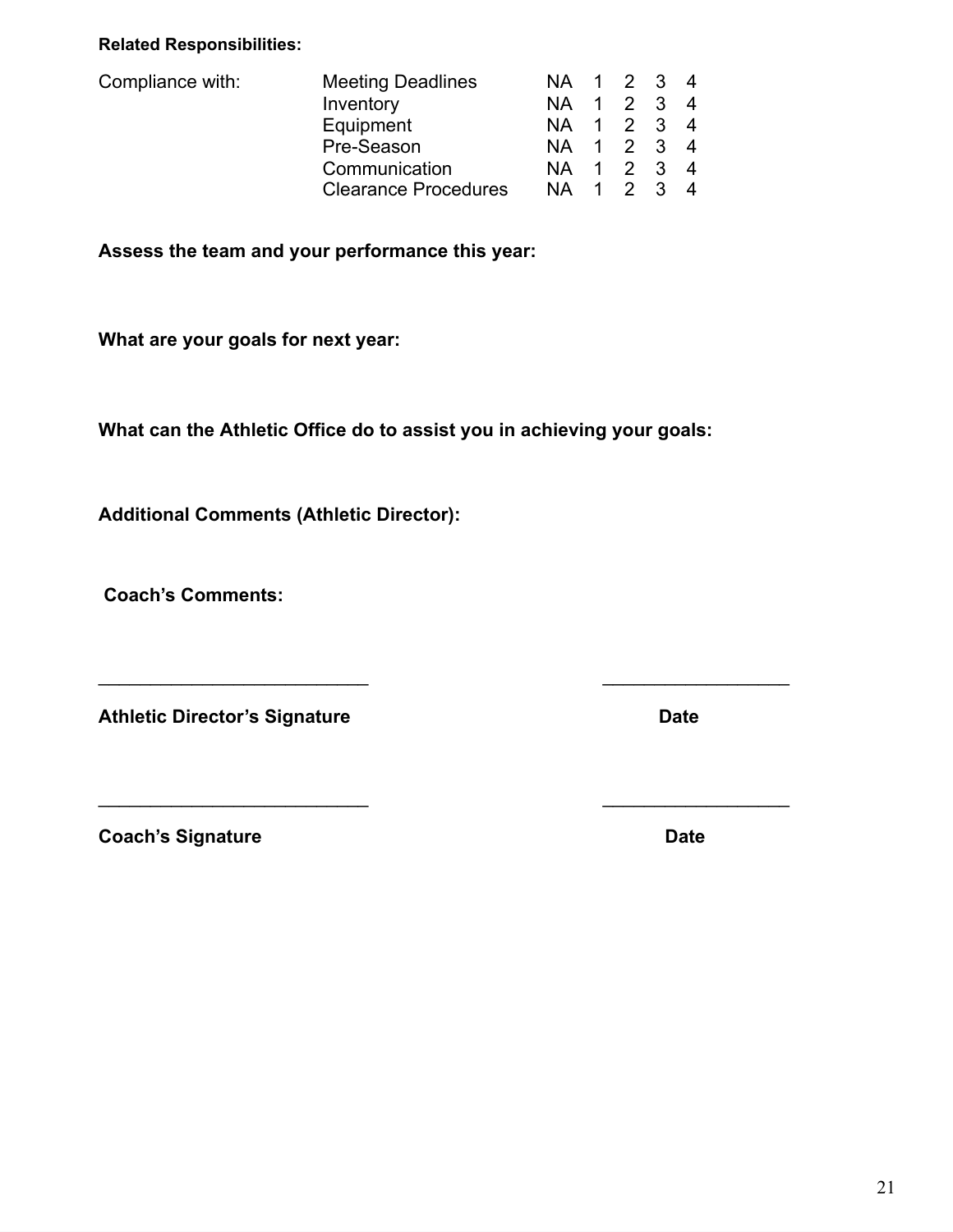#### **PARAMUS HIGH SCHOOL**

#### ASSISTANT COACH SUMMATIVE EVALUATION REPORT

|                                        | COACH: ___________________________Sport: ___________________________Date: _____________   |  |  |  |  |  |
|----------------------------------------|-------------------------------------------------------------------------------------------|--|--|--|--|--|
|                                        | $S = S$ atisfactory $N = N$ eeds Improvement $U =$ Unsatisfactory $N/A = N$ on-applicable |  |  |  |  |  |
| <b>ADMINISTRATION/MANAGEMENT:</b>      |                                                                                           |  |  |  |  |  |
|                                        | Adheres to Athletic Department and school policies                                        |  |  |  |  |  |
|                                        | Administration and coordination of Varsity and Sub Varsity levels                         |  |  |  |  |  |
|                                        | Organization of practice/game time                                                        |  |  |  |  |  |
|                                        | Submits requested forms promptly                                                          |  |  |  |  |  |
| Attends requested meetings             |                                                                                           |  |  |  |  |  |
| Supervision of athletes                |                                                                                           |  |  |  |  |  |
| Maintains discipline                   |                                                                                           |  |  |  |  |  |
| <b>Example 2 Preparation of budget</b> |                                                                                           |  |  |  |  |  |
|                                        | Care and maintenance of equipment and facilities                                          |  |  |  |  |  |
|                                        | Distribution and collection of equipment                                                  |  |  |  |  |  |
| <b>PERSONAL:</b>                       |                                                                                           |  |  |  |  |  |
| Leadership                             |                                                                                           |  |  |  |  |  |
| Self-control and poise                 |                                                                                           |  |  |  |  |  |
|                                        | Application of good judgement                                                             |  |  |  |  |  |
| Physical appearance                    |                                                                                           |  |  |  |  |  |
|                                        | Relationship with administration                                                          |  |  |  |  |  |
| Relationship with staff                |                                                                                           |  |  |  |  |  |
|                                        | Relationship with athletes                                                                |  |  |  |  |  |
|                                        | Initiative and enthusiasm                                                                 |  |  |  |  |  |
| Pride in work                          |                                                                                           |  |  |  |  |  |
| Initiating                             |                                                                                           |  |  |  |  |  |
| Knowledge of sport                     |                                                                                           |  |  |  |  |  |
| Professional growth                    |                                                                                           |  |  |  |  |  |
|                                        | Concern for the athletes' welfare                                                         |  |  |  |  |  |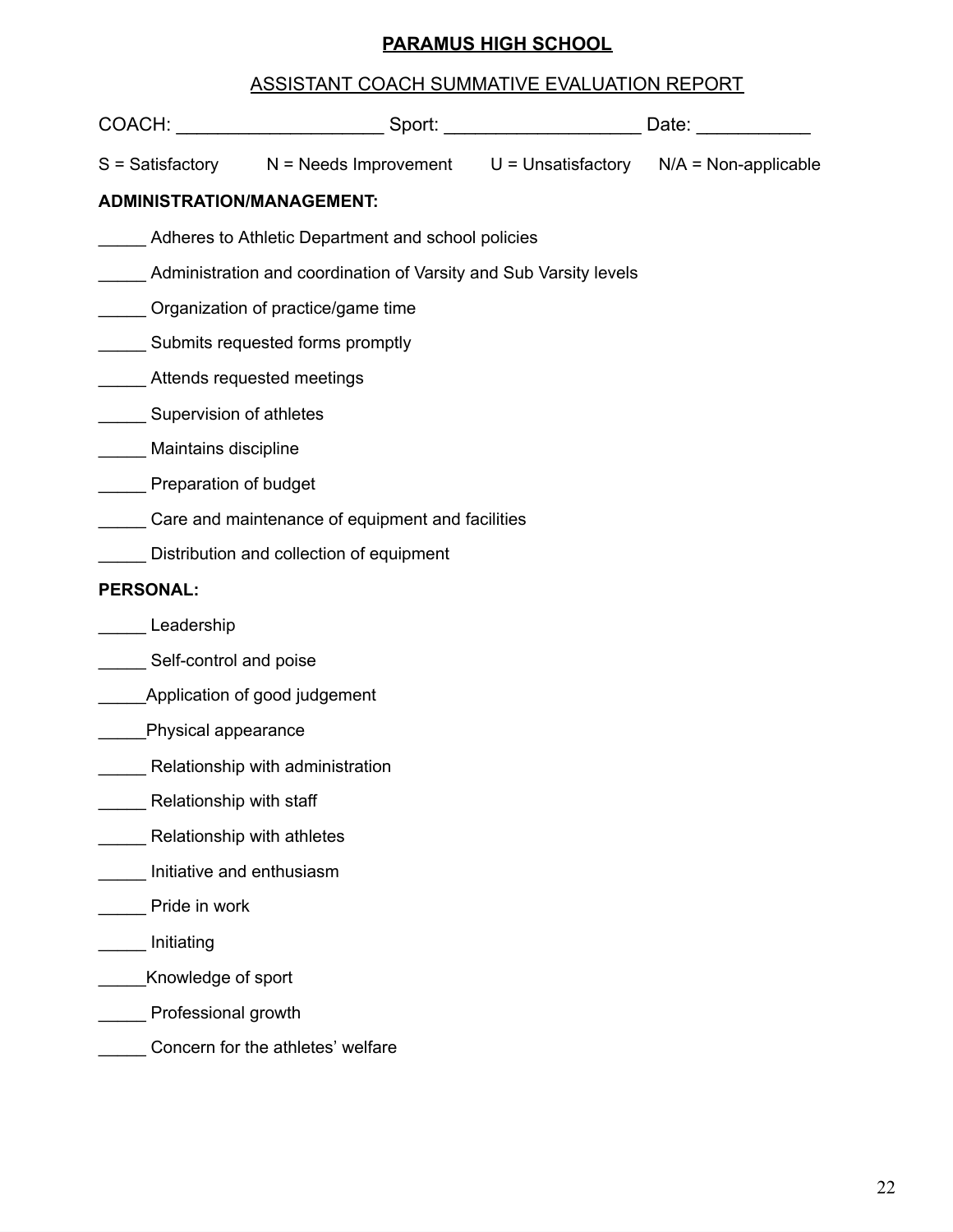#### **SKILLS AND TECHNIQUES**

- Ability to teach fundamentals
- **\_\_\_\_\_** Ability to evaluate athletes' skill levels
- Ability to improve the athletes' levels
- \_\_\_\_\_ Ability to stimulate sportsmanship
- **\_\_\_\_\_\_** Ability to develop good team spirit
- **LETT** Ability to develop leadership
- Ability to instill self-confidence
- Ability to be fair and objective

#### **ADDITIONAL COMMENTS:**

| <b>Recommended for:</b><br><u> 1980 - Jan James Barnett, martin de la populación de la propia de la propia de la propia de la propia de la p</u> | Not Recommended for: <u>_______________</u> |
|--------------------------------------------------------------------------------------------------------------------------------------------------|---------------------------------------------|
|                                                                                                                                                  |                                             |
|                                                                                                                                                  | Athletic Director: _____________________    |

**\_\_\_\_\_\_\_\_\_\_\_\_\_\_\_\_\_\_\_\_\_\_\_\_\_\_\_\_\_\_\_\_\_\_\_\_\_\_\_\_\_\_\_\_\_\_\_\_\_\_\_\_\_\_\_\_\_\_\_\_\_\_\_\_\_\_\_\_\_\_\_\_\_\_\_\_**

**\_\_\_\_\_\_\_\_\_\_\_\_\_\_\_\_\_\_\_\_\_\_\_\_\_\_\_\_\_\_\_\_\_\_\_\_\_\_\_\_\_\_\_\_\_\_\_\_\_\_\_\_\_\_\_\_\_\_\_\_\_\_\_\_\_\_\_\_\_\_\_\_\_\_\_\_**

**\_\_\_\_\_\_\_\_\_\_\_\_\_\_\_\_\_\_\_\_\_\_\_\_\_\_\_\_\_\_\_\_\_\_\_\_\_\_\_\_\_\_\_\_\_\_\_\_\_\_\_\_\_\_\_\_\_\_\_\_\_\_\_\_\_\_\_\_\_\_\_\_\_\_\_\_**

**Date: \_\_\_\_\_\_\_\_\_\_\_\_\_\_\_\_\_\_**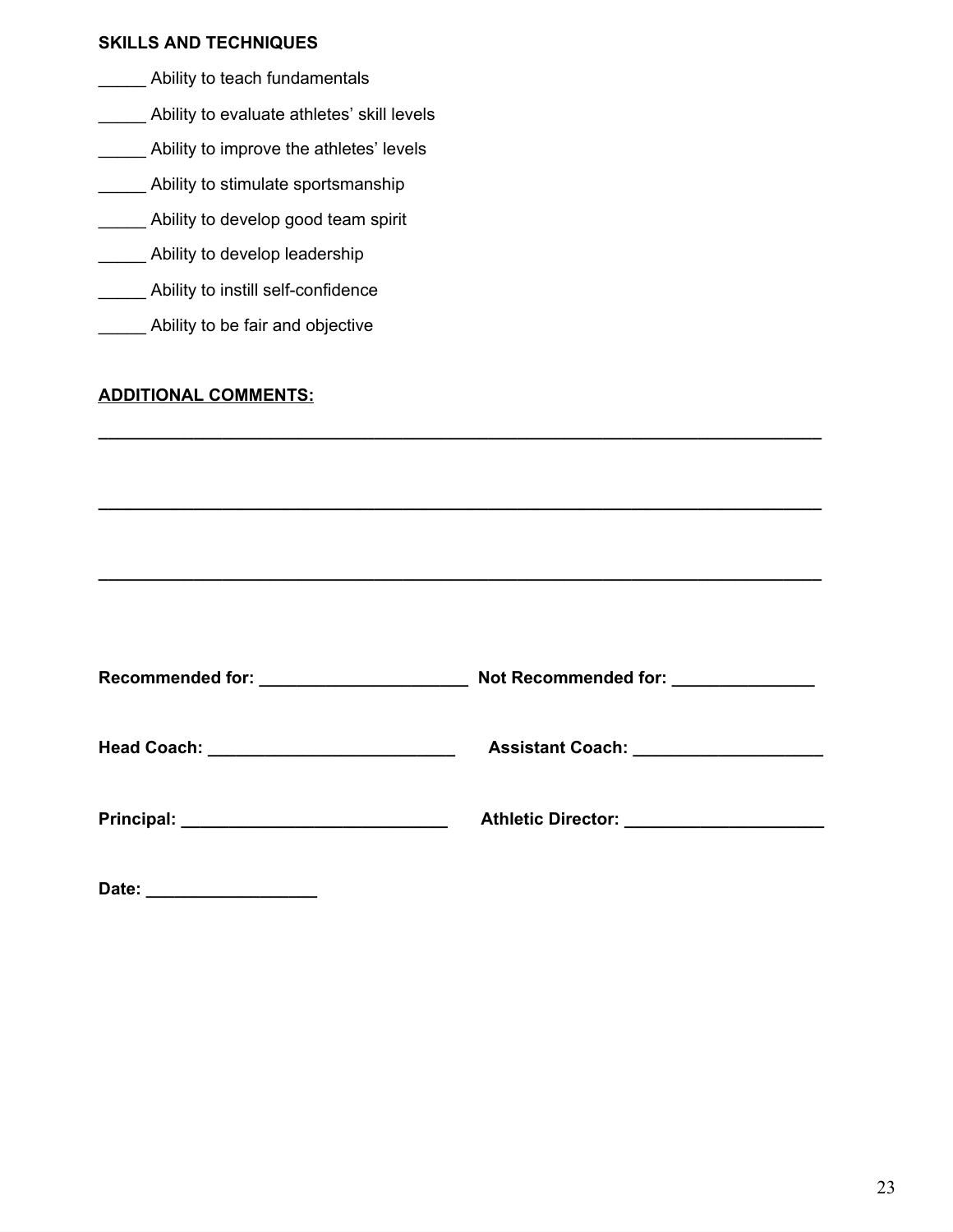#### **PARAMUS HIGH SCHOOL ATHLETIC DEPARTMENT**

*Final Team Record/Results*

| <b>SPORT:</b> | YEAR: | COACH: |
|---------------|-------|--------|
|               |       |        |

**FINAL RECORD: WON\_\_\_\_\_\_\_\_\_ LOST\_\_\_\_\_\_\_\_\_\_\_\_\_ TIED\_\_\_\_\_\_\_\_\_\_\_\_\_\_\_\_\_**

|             |                 | <b>SCORE</b>       |                |
|-------------|-----------------|--------------------|----------------|
| <b>DATE</b> | <b>OPPONENT</b> | OPP.<br><b>PHS</b> | <b>REMARKS</b> |
|             |                 |                    |                |
|             |                 |                    |                |
|             |                 |                    |                |
|             |                 |                    |                |
|             |                 |                    |                |
|             |                 |                    |                |
|             |                 |                    |                |
|             |                 |                    |                |
|             |                 |                    |                |
|             |                 |                    |                |
|             |                 |                    |                |
|             |                 |                    |                |
|             |                 |                    |                |
|             |                 |                    |                |
|             |                 |                    |                |
|             |                 |                    |                |
|             |                 |                    |                |
|             |                 |                    |                |
|             |                 |                    |                |
|             |                 |                    |                |
|             |                 |                    |                |
|             |                 |                    |                |
|             |                 |                    |                |